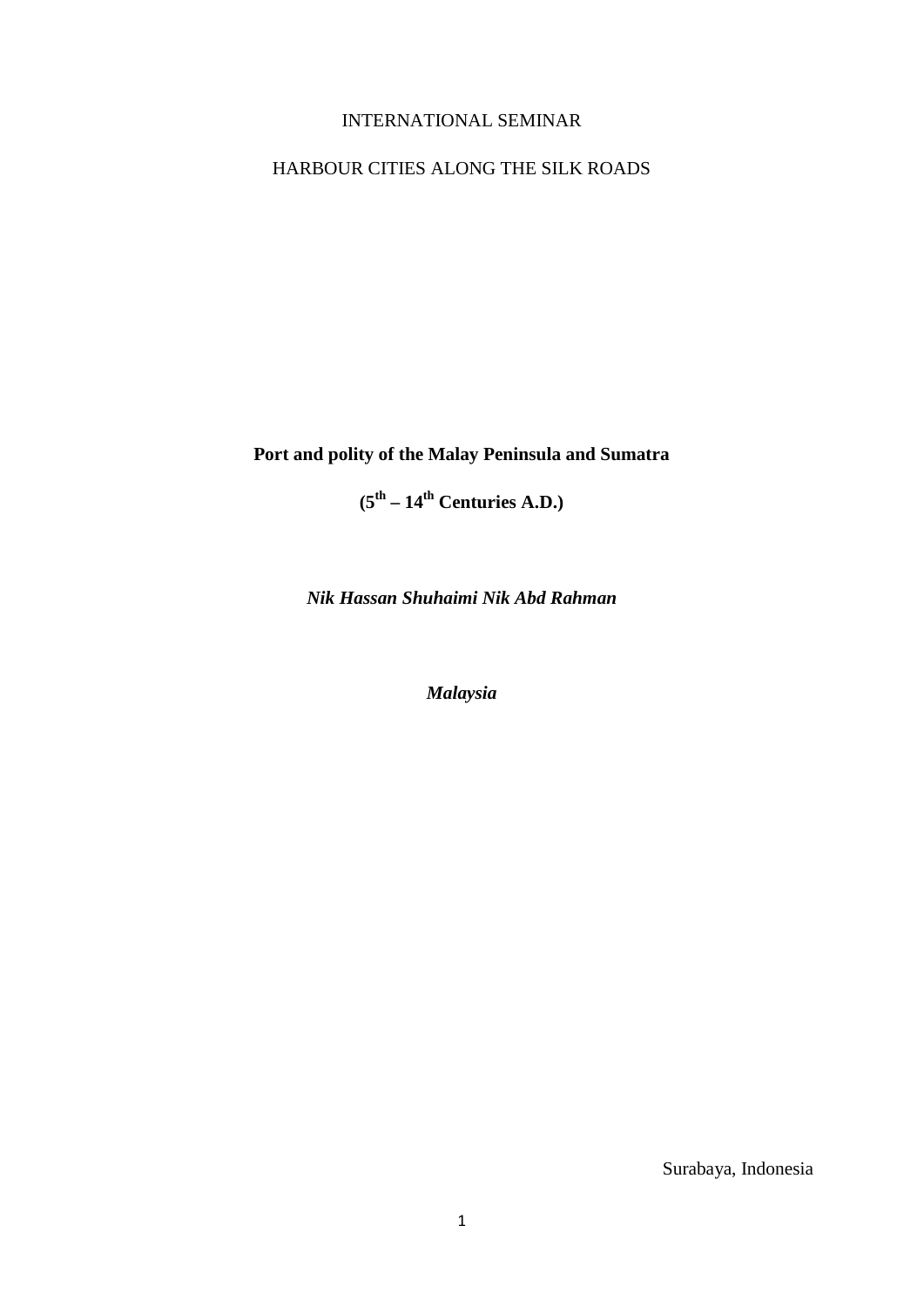9 – 14 January 1991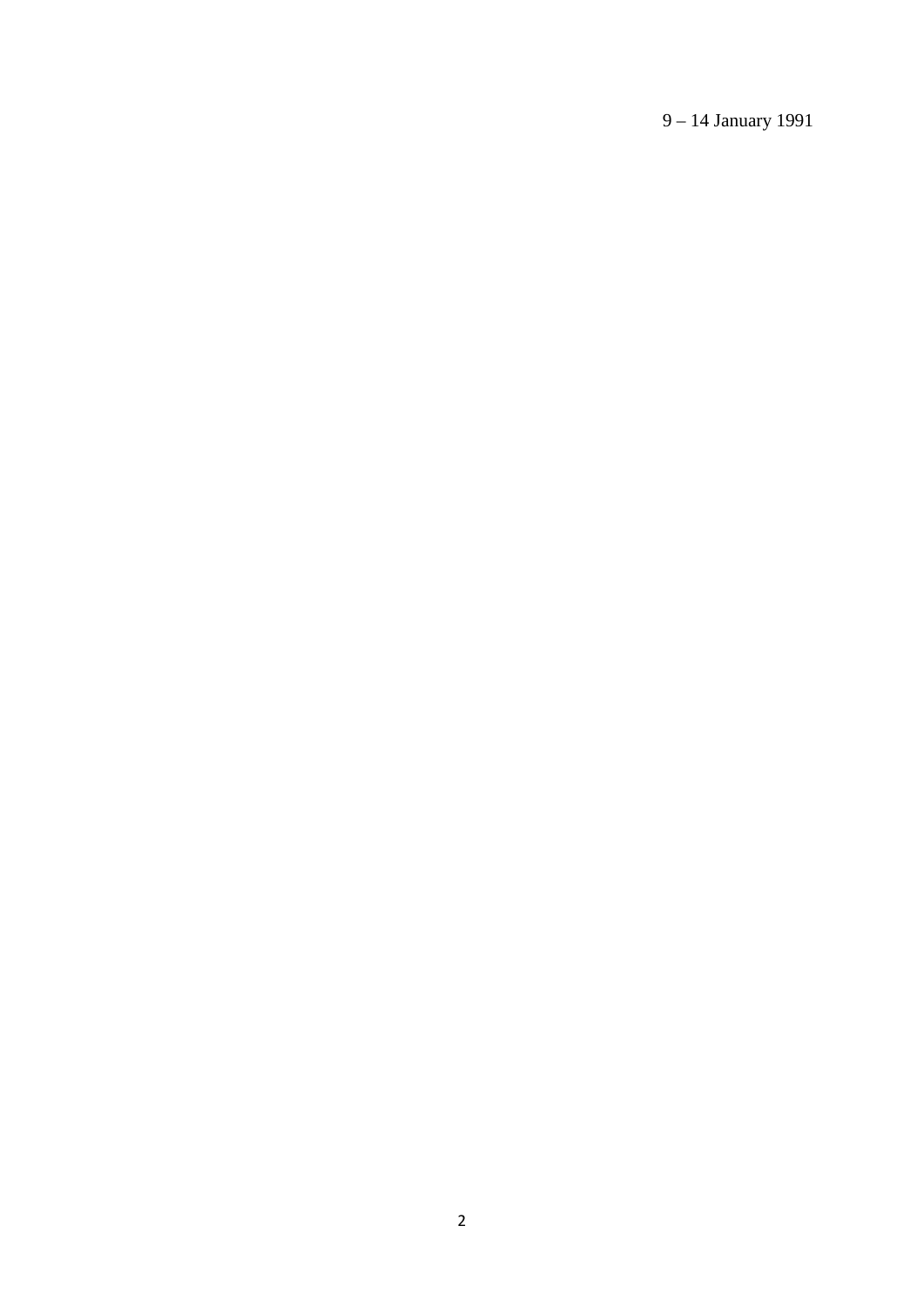### **PORT AND POLITY OF THE MALAY PENINSULA AND**

## **SUMATRA (5TH - 14TH CENTURIES A.D.)**

## *BY*

## *ASSOCIATE PROF. DR. NIK HASSAN SHUHAIMI NIK ABD RAHMAN*

#### *Department Of History*

#### *National University of Malaysia*

Information elicited from Indian, Chinese and Arab records seem to suggest that there were several ports and kingdoms beginning from the third century A.D. along the Straits of Melaka and on Pulau Tioman off the coast of Pahang.

The Indian texts mention names such as Kataha, Takola, Kalagam and Kidaram and Indian epigraphy provides names such as Talaittakolam, Madamalingam and Kadaram.<sup>[1](#page-2-0)</sup> Chinese writings have provided names of trading places, ports and kingdoms such as Tun-sun, P'it-sung, Tan-tan Kolo, Tan-tan, Fo-lo-an, Malayu, Shih-li-fo-shih and several others.<sup>[2](#page-2-1)</sup> From the Arab literary sources we hear of names such as Kalah, Qaqullah and Tiyumah.<sup>[3](#page-2-2)</sup> Information on the types of trading commodities, cultures and trade routes can be gleaned from these texts.

Chinese texts suggest that these early ports and kingdoms did not normally remain independent very long and were, during the course of time, absorbed by one of the more powerful centralized states that emerged in the region. In the third century, for instance, some of them became vassals of Funan,<sup>[4](#page-2-3)</sup> the first great maritime power in Southeast Asia.

With the decline of Fun an in the middle of sixth century, the ports experienced a short period of prosperity, as is indicated by the brisk pace of tribute missions sent to China. However, by the end of the seventh century, these kingdoms again declined, coming this time

<span id="page-2-0"></span><sup>&</sup>lt;sup>1</sup> The inscription was inscribed during the reign of Rajendra Cola 1 (1023 A.D.) see Paul Wheatley, The Golden Khersonese, Kuala Lumpur, University of Malaya, 1966, 179-181.

<span id="page-2-1"></span> $k^2$  For the discussion on the location of these ports and kingdoms, see Paul Wheatley, The Golden Khersonese, Chapter 2, and 0. W. Wolters, Early. Indonesian Commerce. Cornell University: New York, 1.967 maps 3 and 4.

<span id="page-2-2"></span> $3$  See G.R. Tibbetts, "The Malay Peninsula as Known to the Arab Geographers Malayan Journal or Tropical Geography," 9, 1956, 21-60.

<span id="page-2-3"></span> $4$  Funan refers to the most powerful kingdom in Cambodia at any particular time. The centre of authority is known to have shifted from one family to another.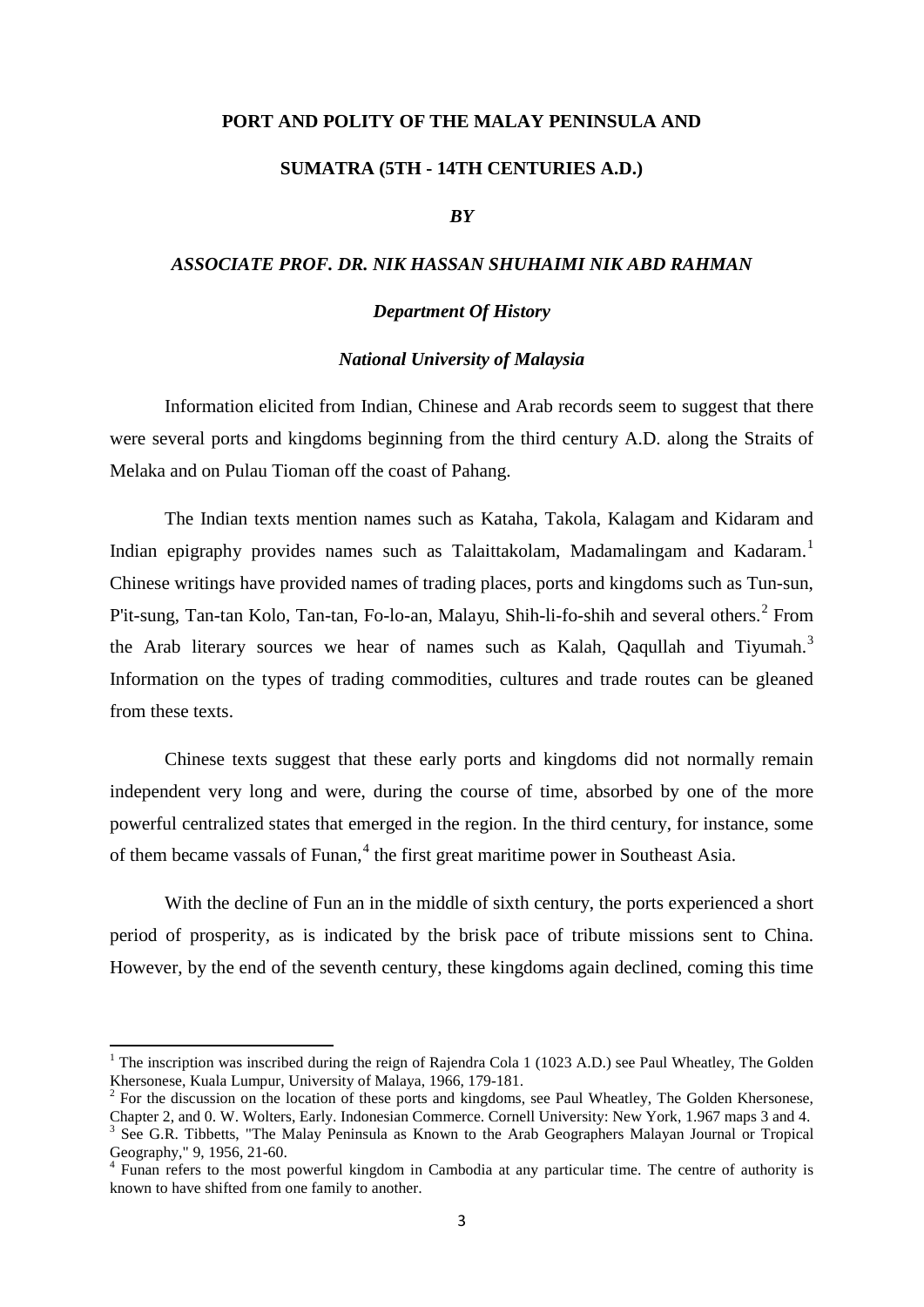under the influence of the maritime power of Srivijaya, which held sway over them for more than 400 years until its maritime traditions were, in turn, inherited by the Melaka Sultanate.<sup>[5](#page-3-0)</sup>

In order to establish control over the polities on the Malay Peninsula and Sumatra, Srivijaya had first to strengthen itself militarily. By 683 A.D., the ruler of Srivijaya boasted an armed force of 20,000 followers and soldiers, $6 \text{ many of whom would have been the Malay sea}$  $6 \text{ many of whom would have been the Malay sea}$ people, referred to generally as the "*orang laut*". In establishing its power Srivijaya had first to consolidate its position in southeast Sumatra, which consisted of a number of quasiindependent powers, before bringing new territories under its control. According to the Telaga Batu inscription from Palembang, the ruler was obliged to pacify a variety of chiefs who had control over armed followers.<sup>[7](#page-3-2)</sup> Among them were tha *datu*. The power of Srivijaya, therefore, rested largely on the ability of the ruler to make use of the available manpower resources, namely the ancestors of the *orang laut* or sea nomads, who lived in the isolated parts of the coast of southeast Sumatra and especially in the offshore islands south of the Straits of Melaka. Their descendants-were the Celates mentioned by Tome Pires, and the orang laut of the nineteenth century. These groups of people have been described as "sea nomads" by David Sopher and as "aquatic populations" by the Centre d'Ethno-technologie en Milieux Aquatiques in Paris.[8](#page-3-3) The *orang selat* or Celates were described by Tome Pires as "men who lived near Singapore and also near Palembang" and who carry blowpipes with their small arrows of attack hellebore which, as they touch blood, kill, as they often did to our Portuguese on the enterprise and destruction of the famous city of Melaka [in 1511]."<sup>[9](#page-3-4)</sup> The relationship established by the ruler of' Srivijaya with these aquatic people would have been comparable to the established by Parameswara. According to Tome Pires, Celates accompanied Parameswara in his journey from Palembang to Singapore and having settled him there they themselves went to live on karimun Island. During his subsequent flight from Singapore they followed him to Muar and then to Melaka.<sup>[10](#page-3-5)</sup> They lent their support on the understanding that he would bestow upon them and their wives and children royal awards or anugerah

<span id="page-3-1"></span><span id="page-3-0"></span>

<sup>&</sup>lt;sup>5</sup> See O.W. Wolters, The Fall or Srivijaya in Malay History, Oxford Univers1ty Press, Kuala Lumpur, 1970.<br><sup>6</sup> George Coedes, "A Possible Interpretation or the Kedukan Bukit" (Palembang) Inscription" in Nalavan and Indonesian Studies (ed.) J. Bastin and R. Roolvink, London, 1.964. 24 32.

 $<sup>7</sup>$  O.W. Wolters, The Fall of ..., 13.</sup>

<span id="page-3-3"></span><span id="page-3-2"></span><sup>&</sup>lt;sup>8</sup> David E. Sopher, The Sea Nomads: A Study based on the literature of the Maritime Boat People of Southeast Asia, Singapore, 1965; O.W. Wolters, The Fall ... 13, note 40; Christian Pelras, "Notes sur quelques populations aquatiques de 1'archipel Nussantarien" Archipel 3 (1.972) : 134.

<span id="page-3-4"></span> $\frac{9}{9}$  Leonard G Andhaya, "Historical Links between the Aquatic Populations and the Coastal People in the Malay World and Celebes" in Historia (ed.) Muhammad Abu Bakar, Amarjit Kaur and Abdullah Zakaria, Kuala Lumpur, 1.984.

<span id="page-3-5"></span><sup>10</sup> *Ibid* 42-43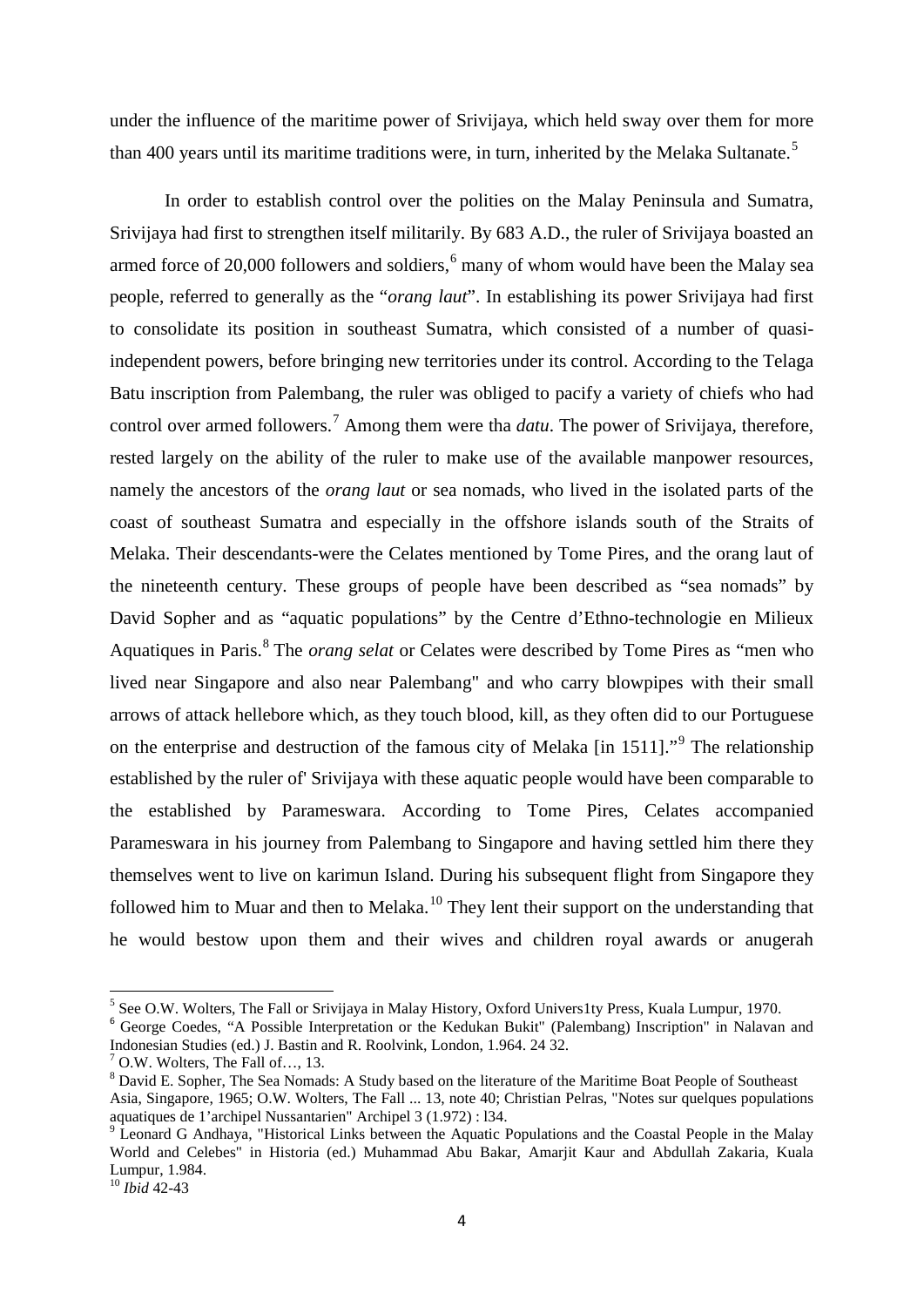(anugraha), which would elevate them to noble rank or to a status equivalent to that of the *orang besar* in the traditional Malay polity. As a result of that belief, they willingly accompanied Parameswara and served him with great faith and loyalty. In return for their wholehearted support, Parameswara fulfilled their expectations. A similar pattern or events may have occurred during the founding of Srivijaya. It is probable that the ruler of Srivijaya had used his allies for seafaring expeditions and encouraged them to settle down on land in areas where their services were needed. The success of the ruler depended upon his ability to forge together the scattered populations who made up his subjects and to use the nautical skills of the *orang laut* during his expeditions. Besides having those skills, the none too docile *orang laut* were known for their great fighting abilities both on land and on sea. In the case of Srivijaya, Chou Ch'u-fei noted that "none surpasses the [inhabitants of Srivijaya] in impetuosity of attack."<sup>[11](#page-4-0)</sup>

A very significant piece of evidence which might throw some light on the link between the ruler of Srivijaya and the *orang laut* is the Telaga Batu inscription, which was discovered near a well, of unknown date, in the western corner of the square shaped island of Sabukingking, about 300 metres from Geding Suro. This inscription gives an insight into the way the kingdom was organized and order and unity maintained within it. Wolters suggests that its presence at the site is an indication of a royal centre.<sup>[12](#page-4-1)</sup> The inscription, which is in two parts, contains an elaborate formula of imprecation in Old Malay and a shorter imprecation, the first part of which is in what is known as Language B. This Language B according to Obdeijn, might be Old Hinangkabau; Damais recognized its similarities with Malagasy, Javanese and Cham, while Van Naerssen proposes that it was an *orang laut* language.<sup>[13](#page-4-2)</sup> If we assume that the followers of the ruler of Srivijaya were Malays from the east coast of Sumatra and *orang laut*, then it would be logical to accept Van Naerssen's conclusion and to assume that the Telaga Batu inscription was addressed to these two groups. All the three imprecations, the Telaga Batu, the Kota Kapur and the Palas Pasemah, are in both Old Malay and Language B. The contents of their inscriptions can be divided into three main parts: the first part is an invocation to all divinities; the second part is a curse on all evildoers, including those who plotted against the king and the kingdom; the third is a blessing on those who submit to the rule of Srivijaya. The shape of the stone on which the Telaga Batu inscription

<span id="page-4-2"></span><span id="page-4-1"></span>

<span id="page-4-0"></span><sup>&</sup>lt;sup>11</sup> O.W. Wolters, The Fall ..., 13.<br><sup>12</sup> O.W. Wolters, "Land Fall on the Palembang Coast in Medieval Times" Indonesia 20 (i) (1.975) 54.<br><sup>13</sup> Boechori, "An Old Malay Inscription of Srivijaya at Pales Pasemah, South Lampu Penelitian Srivijaya, PPPN (Jakarta, 1979), 25.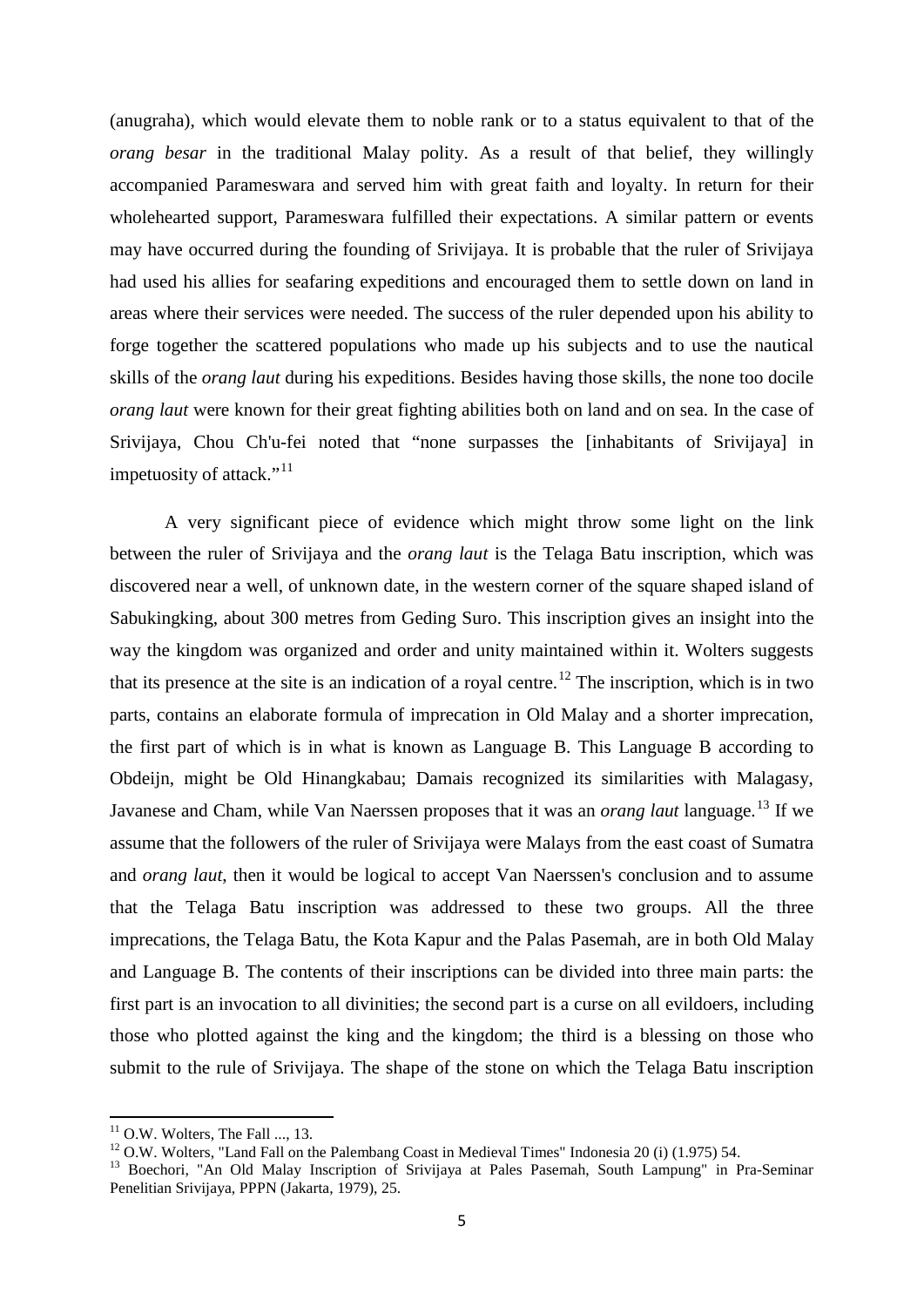was carved and the seven-headed *naga* carved in relief above the inscription indicate that it had an additional function. Since it was discovered near a well, it is believed that it must have been used for oath-taking ceremonies. Water must have been pored over the stone and collected in the depression below the inscription. The water would then have been drunk by the oath-takers, presumably the *datu*, chiefs and governors mentioned in the inscriptions. This oath ceremony must have lived on the memories of the Malays and is retold in the *Sejarah Melayu*, though in a different form. The latter refers to the oath between Sang Sapurba, representing the ruler, and Demang Lebar Daun, representing his subjects, who might have included the orang laut.

It seems that before the rise of Palembang as centre of Srivijaya, the Melayu-Jambi polity was the most powerful in southeast Sumatra. The last recorded mission to China from Melayu-Jambi was in  $644$  A.D.<sup>[14](#page-5-0)</sup> The power of Melayu-Jambi must have been dimmed by the rising power of Srivijaya, as is attested by I Ching, who said that "Melayu", which may have been Jambi, became a part of Srivijaya.<sup>[15](#page-5-1)</sup> The struggle between Melayu-Jambi and Srivijaya-Palembang for the control of southeast Sumatra did not end there, because, with the decline of Srivijaya's power at Palembang, Jambi became prominent again. Wolters has suggested that between 1079 and 1082 A.D., the capital of Srivijaya was transferred to Jambi.<sup>[16](#page-5-2)</sup>

To end opposition to the consolidation of his position in southeast Sumatra, the ruler of Srivijaya had to fight rebellions, and much blood was shed, as can be referred from the fragmentary inscriptions describing battles.<sup>[17](#page-5-3)</sup> An expedition was launched against Bumi Jawa, which Boechari has located in the Lampung district and was apparently not Java as suggested by other scholars.<sup>[18](#page-5-4)</sup> Presumably by the year 684 A.D. the power of Srivijaya was safely established in southeast Sumatra and according to the Talang Tuwo inscription, the ruler now diverted his attention from warfare to peaceful activities, such as the establishment of a park named Sriksetra, which he dedicated to all creatures,<sup>[19](#page-5-5)</sup> and the construction of a *vihara*.

After establishing itself in southeast Sumatra, Srivijaya attempted to achieve political hegemony over large areas of Southeast Asia. It established its rule on the coasts along the

<span id="page-5-1"></span>

<span id="page-5-0"></span><sup>&</sup>lt;sup>14</sup> Wolters, Early Indonesian Commerce. 234, 237.<br><sup>15</sup> Takakusa, A Record of Buddhist Religion as Practiced in India and the Malay Archipelago (671-695 A.D.) by<br>Tsing Oxford 1896 XXXIV.

<span id="page-5-2"></span> $\frac{16}{16}$  O.W. Wolters, "A note on the capital of Srivijaya in the eleventh century" Artibus Asia, Supp. 22(i) (1969) 225-239.<br><sup>17</sup> J.G. de Casparis, Prasasti Indonesia II, Bandung 1954, 15.<br><sup>18</sup> Boechari, "An Old Malay ..." 19-24.

<span id="page-5-3"></span>

<span id="page-5-5"></span><span id="page-5-4"></span><sup>&</sup>lt;sup>19</sup> This assumption is based on the Ligor A inscription dated 775 A.D. See Nilakanta Sastri, History of Srivijaya, Madras, 1949. 19-21.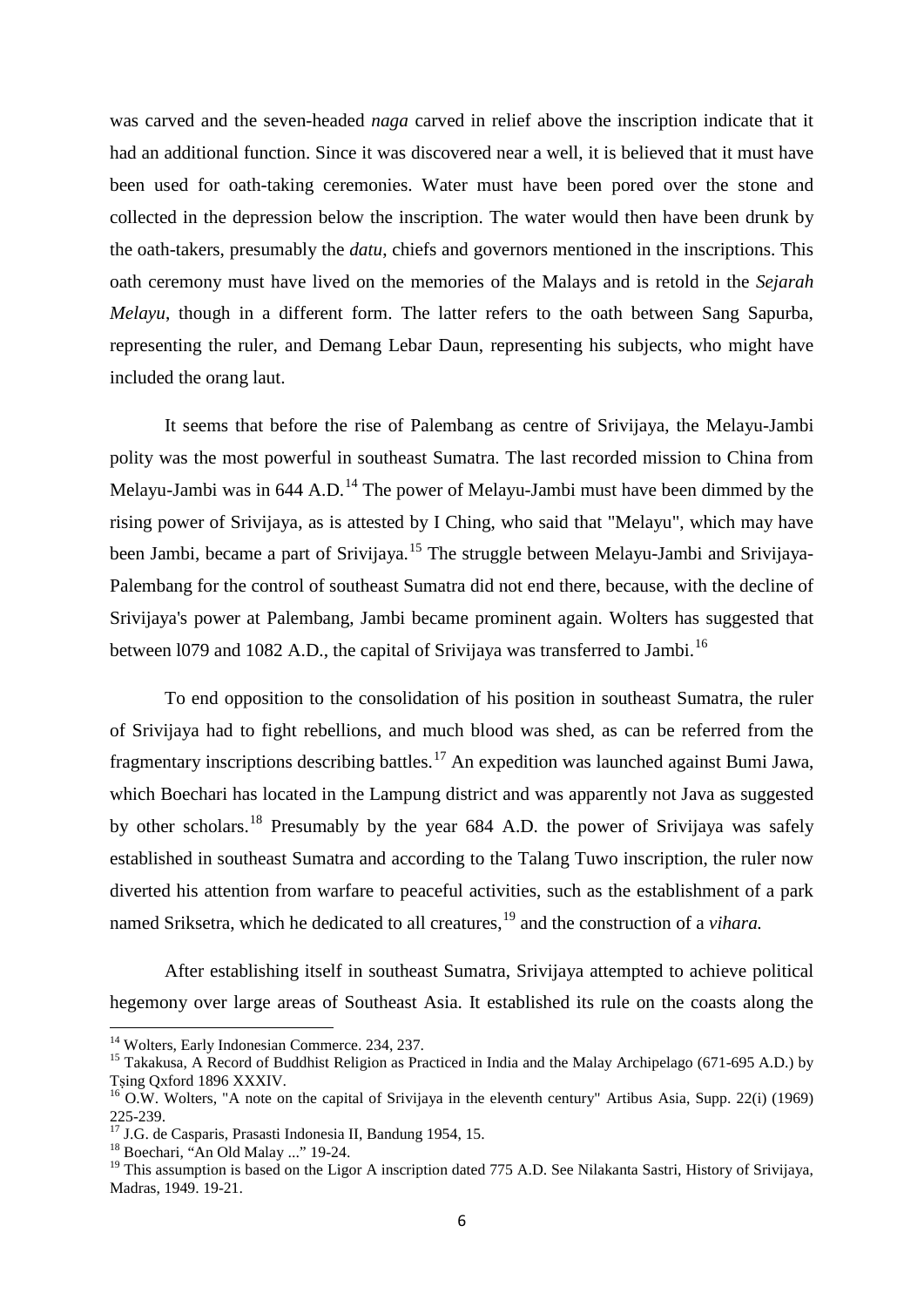Straits of Melaka. The Chinese records say that in 742 A.D. Srivijaya was a double kingdom, each part having a separate administration, with Barus in northwest Sumatra belonging to "the western half of the kingdom".<sup>[20](#page-6-0)</sup> By the last quarter of the eighth century, Srivijaya's presence was felt as far as Chaiya in-southern Thailand. The limit of the Srivijaya sphere of influence on the west coast of the Malay Peninsula can be ascertained from Arab records of the ninth and tenth centuries. The merchant, Sulyman, records that Kalah-bar (Kalah) was part of Srivijaya.<sup>[21](#page-6-1)</sup> Although scholars do not agree on the exact location of Kalah-bar, there is strong archaeological evidence to suggest that the entrepot described by the Arabs in their records as lying on the western side of the Kra Isthmus; in the Takuapa area, would have been Kalahbar. Ignoring the fluctuations of Srivijaya control over its territories, the maximum limit of its sphere of political influence seems to have been as far north as Chaiya on the east coast of the Peninsula and Takuapa on the west coast, as far south as the Sunda Straits, as attested by the Lampung inscription of Palas Pasemah, and as far west as Barus and Lamuri on the west and northwest coasts of Sumatra. Within this general sphere of its hegemony, Srivijaya would have controlled the numerous islands south of the Malay Peninsula and off the shore of the east coast of Sumatra. An idea of the extent of Srivijaya territory during the tenth century can be gained from Mas'udi, who said that it needed two years in a fast sailing boat to visit its dependent island. $^{22}$  $^{22}$  $^{22}$ 

From the end of the seventh century, Srivijaya possessed the necessary resources to become the most important maritime power in Southeast Asia and to control the east-west trade of the region. Under Srivijaya excellent conditions for the safe passage of ships through the Straits of Melaka and along the east coast of the Malay Peninsula were created. The subjugation of Kataha (Chiehch'a), Chaiya and many other ports helped to promote Srivijaya as the dominant trading centre in Southeast Asia. Srivijaya was able to serve as an entrepot and to regulate and control the trading activities of other ports of trade. If we are to believe the archaeological evidence, other port-states, such as Chieh-Ch'a and Kalah, seem to have been entrepots before Srivijaya became the main entrepot in the area. It is apparent that Srivijaya, by establishing control over these centres, diverted their entrepot trade to Palembang. These entrepots thus became secondary to the principal entrepot, Srivijaya Palembang, and contributed to the growth of its trading activities. It is uncertain what sort of relationship existed between the main entrepot of Srivijaya and the secondary or sub-regional entrepots. It

<span id="page-6-1"></span><span id="page-6-0"></span>

<sup>&</sup>lt;sup>20</sup> Wolters, Early Indonesian Commerce, 17.<br><sup>21</sup> Wheatley, The Golden Khersonese..., 16.<br><sup>22</sup> Wolters, Early Indonesian Commerce, 17.

<span id="page-6-2"></span>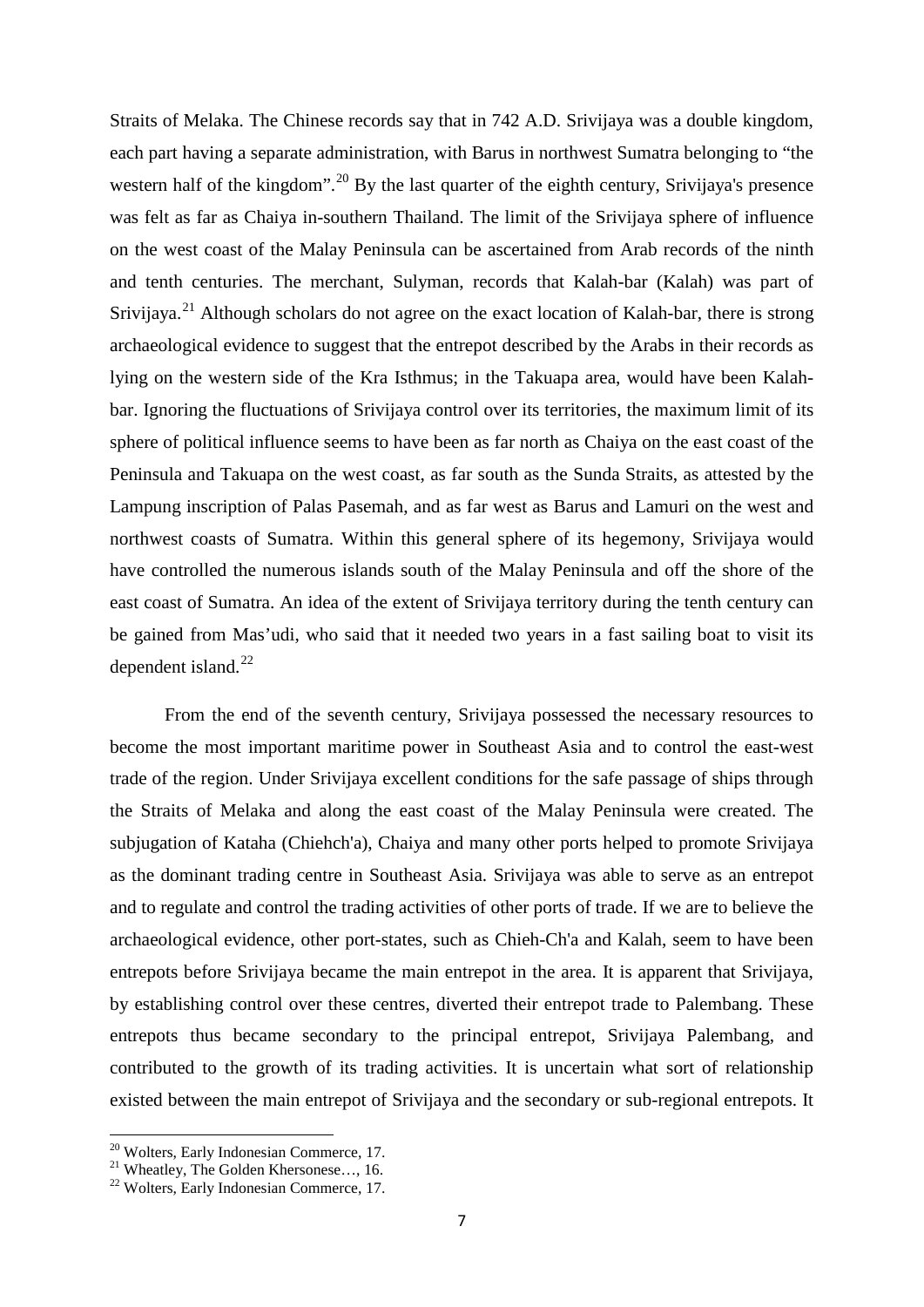is likely, as Wolters has suggested that this was on a patron-client basis in much the same way as the individual Harbour-principalities related to the produce-yielding pirate lairs.<sup>[23](#page-7-0)</sup> The local entrepots would have been allowed to retain a substantial part of their independent status as long as they paid homage and rendered the commercial services required of them by Srivijaya.

Archaeological investigations in the Malay Peninsula and Sumatra have revealed that the Takuapa area and the Sungai Emas area in the Huda River Valley were sub regional entrepots, where merchants from India, the Middle East and China met to exchange goods during the period of the T'ang dynasty. The Middle Eastern evidence includes Sassanian-Iraq-Iran types of ceramics and a large quantity of Middle Eastern glass and beads.<sup>[24](#page-7-1)</sup> These probably came from the seaport of Siraf. Chinese trading contacts are represented by assemblages of artifacts comprising large quantities of stoneware and porcelain sherds and glass of T'ang types.

Takuapa area is located on the north-western coast of Peninsula Thailand and about 96 kilometres from Phuket Island, a rich tin-mining area, in the south. The area comprises Takuapa town and environs which includes Ko Kho Island. Takuapa town is on the southern bank of the Takuapa River and is about 4 kilometres from the coast. Ko Kho Island is at the mouth of the Takuapa River. It is the southern most of the tree islands which shelter the Takuapa Town and environs from the southwest monsoon and it is about 40 metres from the mainland.

Our interest in the Takuapa area is mainly because of Alastair Lamb's suggestion that it was probably a site of a pre-Malaccan entrepot in the Malay Peninsula. Alastair Lamb during his visit to the Ko Kho Island in 1961 collected archaeological finds which suggest habitation between the seventh and tenth centuries.<sup>[25](#page-7-2)</sup> The finds comprise a mixture of trade ceramics from the Western Asia and China, glass fragments from Western Asia, glass beads from India and Western Asia and earthenware shreds which he presumes to have originated from India. To him the mixture of Chinese ceramics and Western Asia ceramics and glass is indeed not usual to nearly all Southeast Asian centres of developed Indianite settlements.<sup>[26](#page-7-3)</sup>

<span id="page-7-1"></span><span id="page-7-0"></span><sup>&</sup>lt;sup>23</sup> Andaya, "Historical Links..." 42-43.<br><sup>24</sup> See Nik Hassan Shuhaimi bin Nik Abd. Rahman, "Art, Archaeology and the Early Kingdoms in the Malay Peninsula and Sumatra Circa 400-1400 A.D." Ph.D. Thesis, London, 1984. Chap

<span id="page-7-2"></span><sup>&</sup>lt;sup>25</sup> Alastair Lamb, "Takuapa: The Probable Site of a Pre-Malaccan Entrepot in the Malay Peninsula", dalam J.Bastin & R. Roolvink, (ed.), "Malayan and Indonesian Studies, London , 1964, 76-86. <sup>26</sup> Ibid., 82

<span id="page-7-3"></span>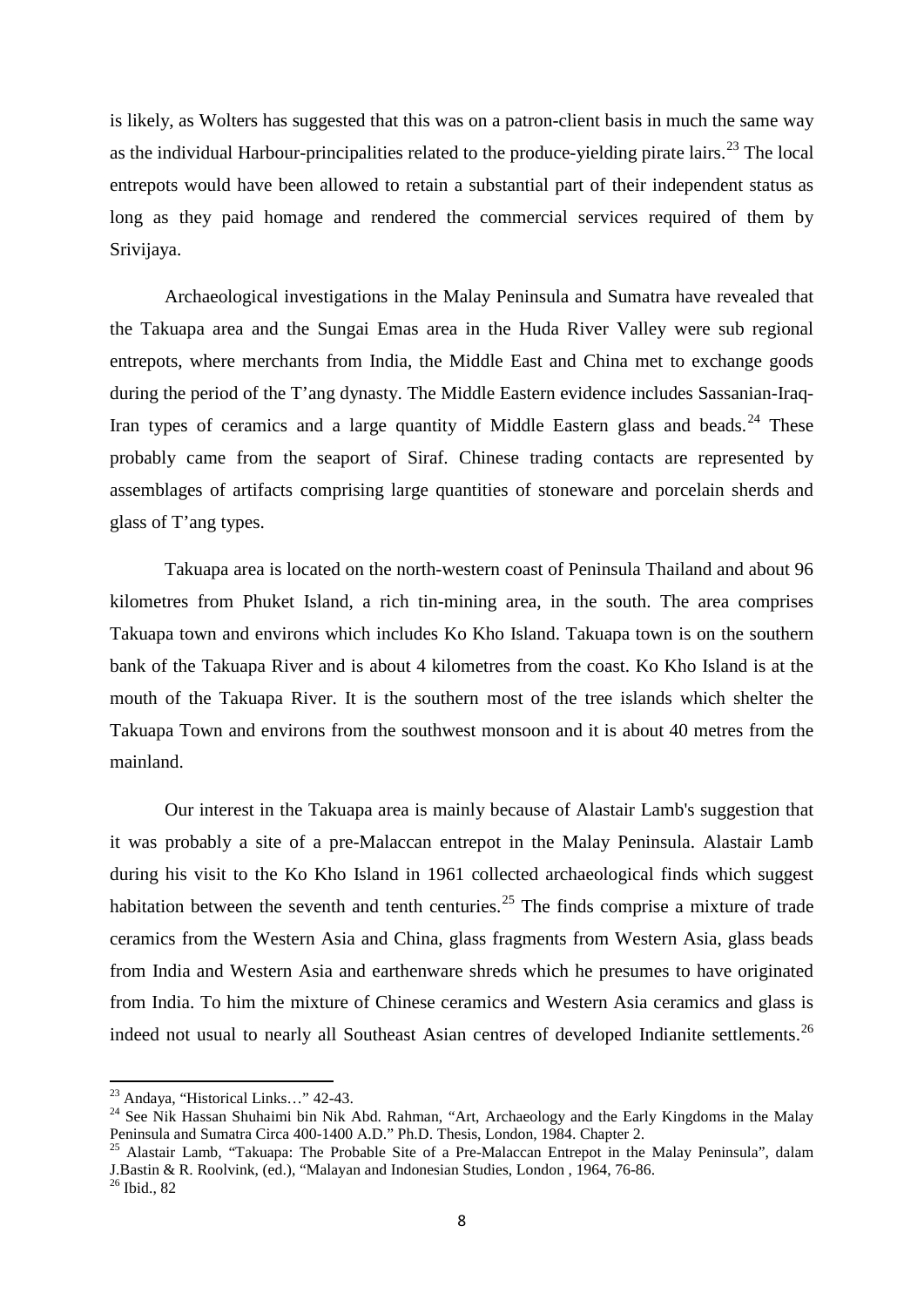The assemblage from the Ko Kho Island, therefore, represents the evidence for an entrepot. In 1961, also, Alastair Lamb knew the existence of another entrepot of the Takuapa type on the west coast of the Malay Peninsula. That entrepot was at Pengkalan Bujang, on the Merbok Estuary in Kedah which produced the same kind of assemblage of wares: a mixture of glass ceramics and glass from Western Asia and ceramics from China. But he believes that the entrepot at Pengkalan Bujang developed during the late Song and Yuan dynasties period and is therefore three centuries or later than the entrepot at Ko Kho Island site.<sup>[27](#page-8-0)</sup>

The archaeological evidence from the Takuapa area also satisfies the archaeological criteria for an entrepot called *Kalah* whose existence was described by the early Arab geographers. But if one looks at the literary evidence, it seems that *Kalah* can be an island, a town, a kingdom or a region. Abu Zaid for instance stated that *Kalah* was situated "midway between the land of China and the country of the Arab".[28](#page-8-1) While Masudi said that *Kalah* was the general rendezvous of the Muslim Ship of Siraf and Oman, where they met the Ships of China.[29](#page-8-2) Abu'1-Fida mentioned *Kalah* as "a prosperous town inhabited by Muslim, Indians and Persians. Mines of tin can be found there".<sup>[30](#page-8-3)</sup> These descriptions of *Kalah* were vague and make it very difficult to locate its exact location on the map.

According to Alastair Lamb the term *Kalah* did not refer to a single settlement, but rather to a length of coast in which settlements of a certain type were to be found and, therefore, there may be a number of archaeological sites which meet the *Kalah* criteria. Takuapa, at any rate, is certainly a *Kalah*-type place; and no doubt, further research in its neighborhood will determine whether there are other places like the T'ung T'uk plain of Ko Kho Island with its abundance of sherds.  $31$ 

In 1974 I visited the Takuapa area and saw many parts of the open grassy, sandy plain of the Ko Kho Island, covering several acres, were strewn with thousands of ceramic sherds of Chinese and West Asian origins, earthenware sherds, glass and varieties of beads and broken pieces of bricks.<sup>[32](#page-8-5)</sup> The concentration of the finds in the area and the varieties of ceramics sherds led me to compare the Ko Kho Island's archaeological finds with the archaeological finds from Sungai Mas (Kuala Muda) in the Bujang Valley. It seems that the

<span id="page-8-1"></span><span id="page-8-0"></span><sup>&</sup>lt;sup>27</sup> Ibid., 82<br><sup>28</sup> Paul Wheatley, The Golden Khersonese, Kuala Lumpur, 1961, 217.<br><sup>29</sup> Ibid., 218.

<span id="page-8-5"></span><span id="page-8-4"></span>

<span id="page-8-3"></span><span id="page-8-2"></span><sup>&</sup>lt;sup>30</sup> Ibid., 220.<br><sup>31</sup> Alastair Lamb, "Thakuapa: The Probable …", 84.<br><sup>32</sup> Nik Hassan Shuhaimi Nik Abd, Rahman, Art, archaeology and the early kingdoms in the Malay Peninsula and Sumatra, C 400-1400, A.D., Ph.D. thesis, University London, 1984.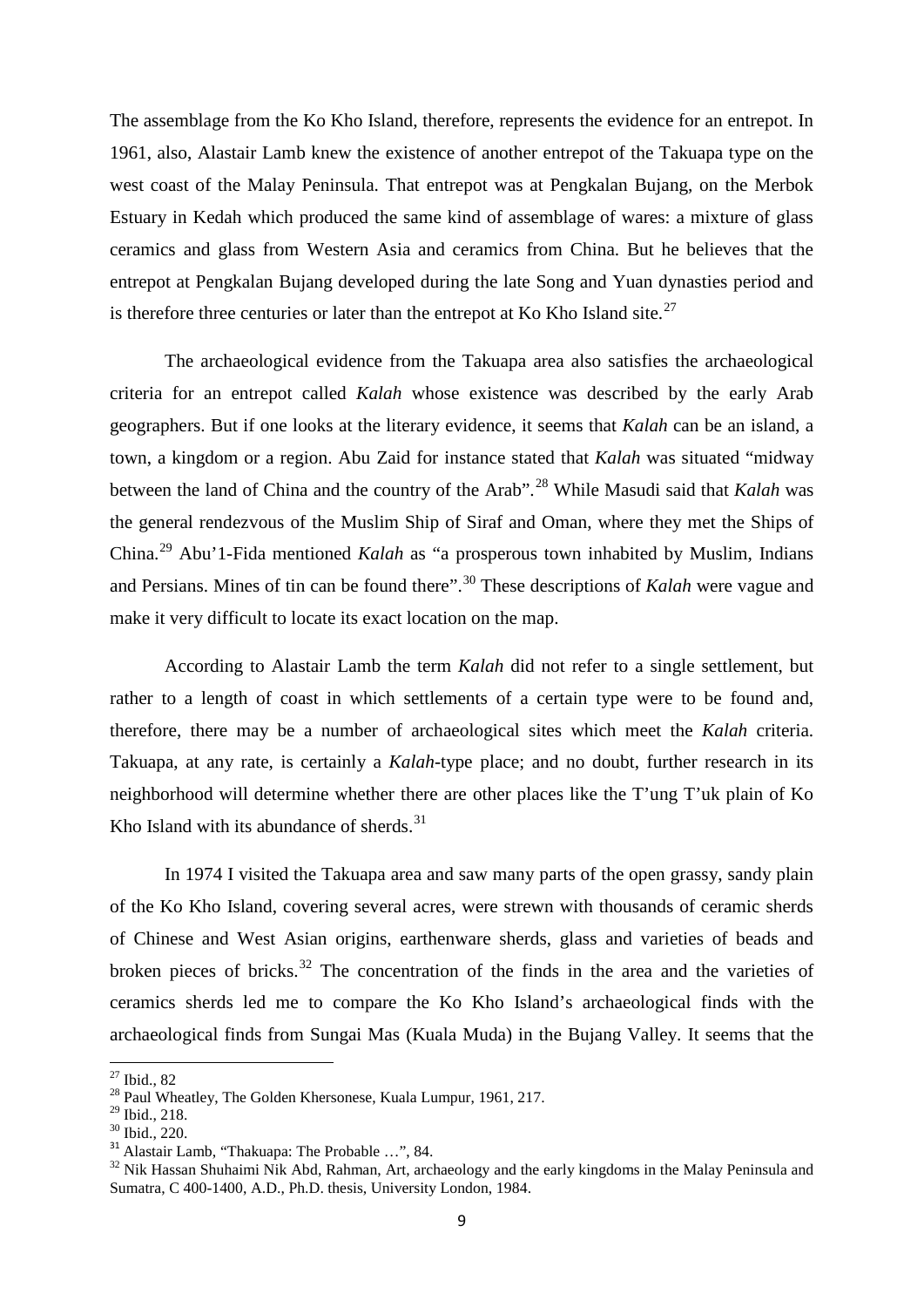materials from Sungai Mas fit in nicely with the material assemblage from the Ko Kho Island. They belong to the same period,  $7<sup>th</sup>$  to  $10<sup>th</sup>$  centuries A.D.

But when Alastair Lamb wrote about the pre-Malacca entrepot in 1961, the archaeological finds from Sungai Mas and the existence of the archaeological site in the area was unknown yet. The discovery was made only in 1979. It is uncertain to us as to what effect the archaeological discovery at Sungai Mas would have on Alastair Lamb's hypothesis on pre-Malacca entrepot. Nevertheless, the Sungai Mas site on the basis of the archaeological finds and its geographical location satisfy partly the description of Kalah, an entrepot, before the  $10<sup>th</sup>$  century. Just like Takuapa area, there are also tin mines in the Bujang Valley. But the tin mines in the Bujang Valley are located not exactly in the village of Sungai Mas but outside it. In Takuapa the tin mines are on the island of Ko Kho itself. Therefore, Takuapa is much closer to the geographical descriptions of *Kalah* which appears in some of the Arab/Persian writings which mention that tin mines were found in the fortress of *Kalah.*

Since 1961, besides Takuapa, several other sites including Sungai Mas have produced archaeological finds comprising a mixture of Chinese ceramics, Western Asian ceramics, beads and West Asian glass. The sites which produced that kind of assemblage are the Butuan site in the Mindanao (Philippines), Chaiya area and the area between Takuapa and Phuket. It is therefore, impossible on the basis of the archaeological assemblage alone to arrive conclusively at the idea of the location of *Kalah*.

During the months of December 1988 and January 1989 an archaeological excavation was undertaken at Ko Kho Island. The excavation was undertaken by an archaeological team from the Fine Arts Department of Thailand and the Field Museum, University of Pennsylvania, U.S. A. The Fine Arts Department group was led by Mr. Pisit Charoen Wongsa dna Dr. Bennet Bronson was the chief delegate from the Field Museum. We were also involved for a very short period with the excavation. We were fortunate to have been invited to join the excavation.<sup>[33](#page-9-0)</sup> The invitation was extended to us by Hr. Pisit on behalf of the Fine Arts Department. Our trip to Takuapa was scheduled for the duration, from 18<sup>th</sup> December to  $24<sup>th</sup>$  January, 1989.

We participated during the last phase of the excavation. It was fortunate for us because we were given access to the information gathered during the 3 week excavation and also to

<span id="page-9-0"></span><sup>&</sup>lt;sup>33</sup> Our sincere appreciation to Mr. Pisit and his officers and to Dr. Bennet Bronson and his wife, Wendy.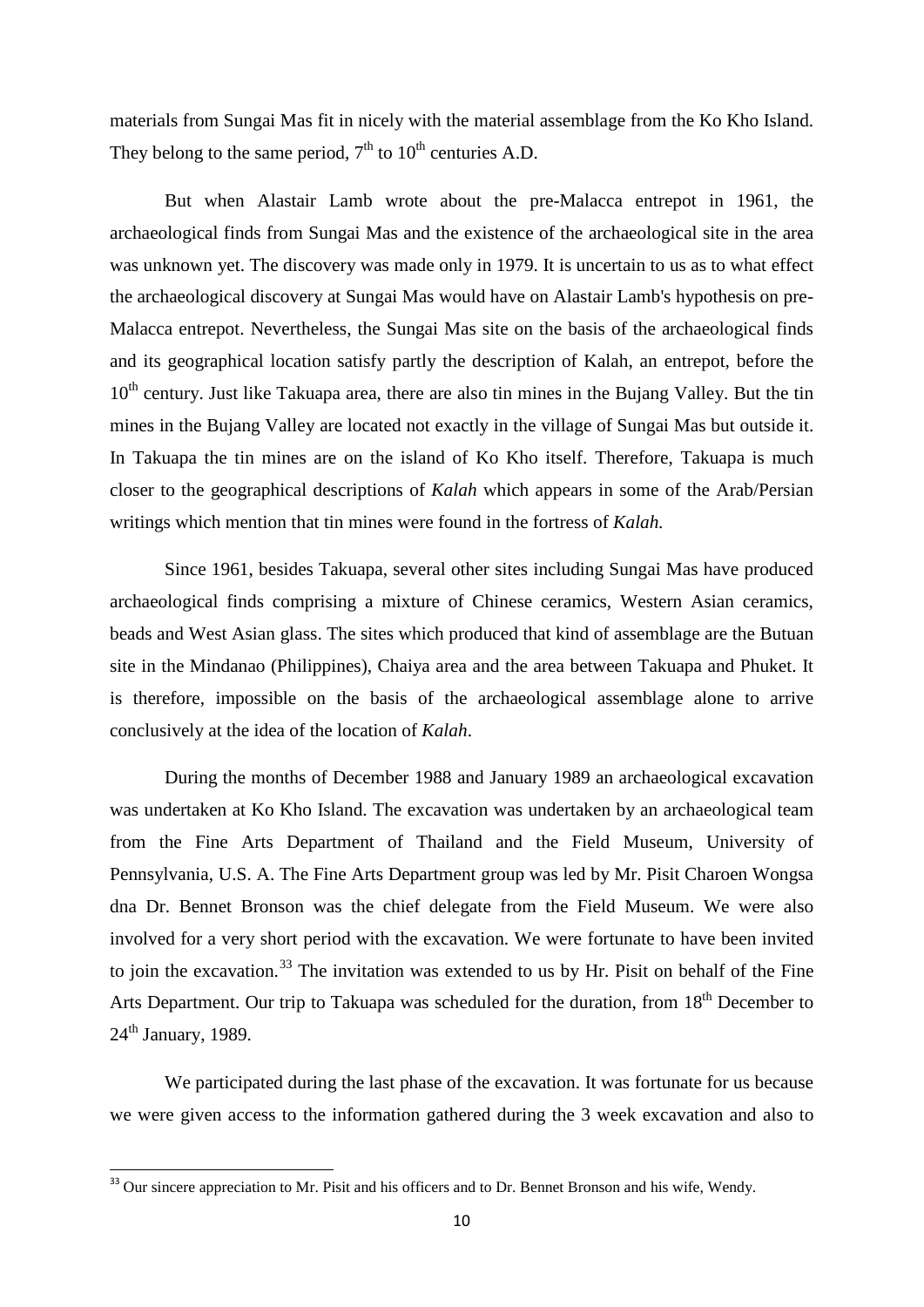the excavated materials. The general view of the Ko Kho Island has not changed much outwardly since my visit in 1974. But many areas on the island, especially, those near to the jetty site have been dug by treasure hunters. As a result, much of the archaeological remains are lost to archaeology. The 1988/89 excavation has to work very hard to find undisturbed areas to excavate. The team managed to find 6 spots to dig trial trenches within a 400 metre square on the island.

Among the archaeological finds were various beads having white, green, yellow, black and red colours, West Asian ceramic sherds, and glass and Chinese ceramic sherds. The assemblage of archaeological finds is similar to that assemblage from Sungai Mas and to that assemblage of archaeological remains from Takuapa reported by Alastair Lamb in 1961 in terms of contents and date. In addition to the information on the ceramic sherds, glass and beads, the 1988/89 excavation also provide information on the materials used to build the monuments on the island. Basically, four types of materials were used. They were bricks, stones, tiles and woods. The sizes of the bricks and stones are different from those found in the Bujang Valley. The tiles are very small in size, and it is the first time that we have ever seen tiles of that size.

From the stratigraphic evidence, it seems that the Ko Kho Island was settled continuously for a period of about 100 years that is from A.D. 850 to 950. The thickness of the ceramic deposits observed at each trial trench was about 50 cm. Even though each trial trench, except for the one at the monument site, was dug to about 1.5 metres deep, there were no cultural remains below 50 cm. The rial trench at the monument site produced the Persian blue glazed ceramic sherds right down to the depth of about 2.61 metres which is the original layer on which the monument was built. This evidence according to the excavators provides the relative date of from A.D. 850 to 950 for the monument. In view of the fact that the mound which represents the monument has been badly disturbed, it was impossible to do a complete survey of the shape, size and style of the monument. But the presence of pillar-bases in the vicinity of the monumental site provides us with comparative evidence that can be used to compare to the types of pillar-bases used in the Bujang Valley and to arrive at certain conclusion regarding the practice and tradition of using pillar-bases for buildings. At the moment, it is believed that the tradition of building monuments with the pillar bases was very common in the early kingdom in Southeast Asia.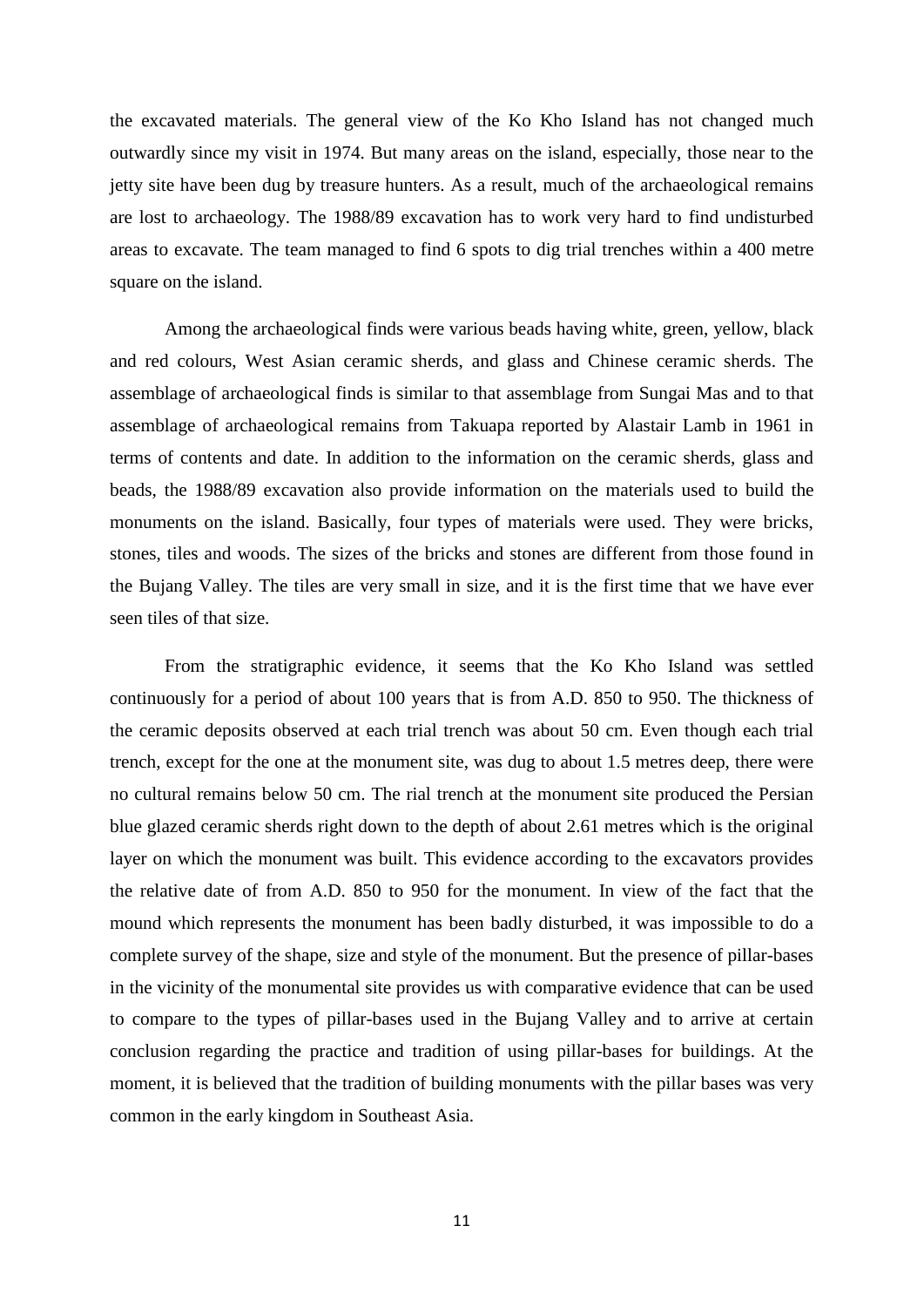Another significant discovery in the Ko Kho Island is the water tank site. Could this be the tank mentioned in the Tamil inscription found in the Takuapa area? Two scholars have discussed the readings of the Takuapa inscription. E. Hultzsch<sup>[34](#page-11-0)</sup> has transcribed the inscription as follows:

*The tank (by) name Sri - [Avani] – Naranam which was dug [near] Nangur by … ravarman Gu[na] … [m] on himself, is placed under the protection of the numbers of Manigramam and of the men of the vanguard and/cultivators.*

According to Nilakanta Sastri<sup>[35](#page-11-1)</sup> the inscription should be read as below:

*The tank dug by Nangurudaian (and) called Avaninaranam (is placed under) the protection of the Manikkiramam, the residents of the military camp and …"*

The two scholars differ on two points. E. Hultzsch suggested that *Nangur* was the site for the tank but Nilakanta Sastri said that *Nangur-udaian* was the name of the person responsible for building the tank. Another point which he took up was about the people associated with the tank. Besides the members of the merchant guild, E. Hultzsch mentioned also vanguard and cultivators but Nilakanta Sastri mentioned only one group of people, the residents of a military camp. Nilakanta Sastri believed that the residents of the military camp were the merchants who belonged to the powerful mercantile community, the *vanik-graman* in South India. The Vanik-graman may have existed in the ninth century because the word *Avani-naranan* (Visnu on the earth) in the inscription is usually associated with the title of a Pallava king called King Nandivarman III (826 -850) who ruled at Kancipuram.<sup>[36](#page-11-2)</sup>

The inscription while indicating the presence of traders, soldiers and cultivators does not in any way confirm the view concerning Indian colonizing activity in the area. The Indian trading community formed an extension of the Tamil merchant guild of South India. It was a common practice among the Indian trading communities to set up trading guild in Southeast Asia as an extension of the parent guild in India. The setting up of a guild in Sumatra was recorded in an inscription found at Lubuk Tua in Sumatra which has a date of Saka 1010  $(1088 \text{ A.D.})^{37}$  $(1088 \text{ A.D.})^{37}$  $(1088 \text{ A.D.})^{37}$  is another example of the practice. During the Melaka Sultanate in the 15th century, Tamil merchants were given a special area to live. Therefore, the presence of Tamil

<span id="page-11-0"></span><sup>&</sup>lt;sup>34</sup> E. Hulzsch, "Supplementary Note on a Tamil inscription in Siam", JHBRAS, 1, 1914, 397-398.<br><sup>35</sup> K. A. Nilakanta Sastri, "Takuapa and its Tamil inscription", JMBRAS, XX (i), 1949, 25-30.<br><sup>36</sup> *Ibid.*, 25-30.<br><sup>37</sup> K. A

<span id="page-11-1"></span>

<span id="page-11-3"></span><span id="page-11-2"></span>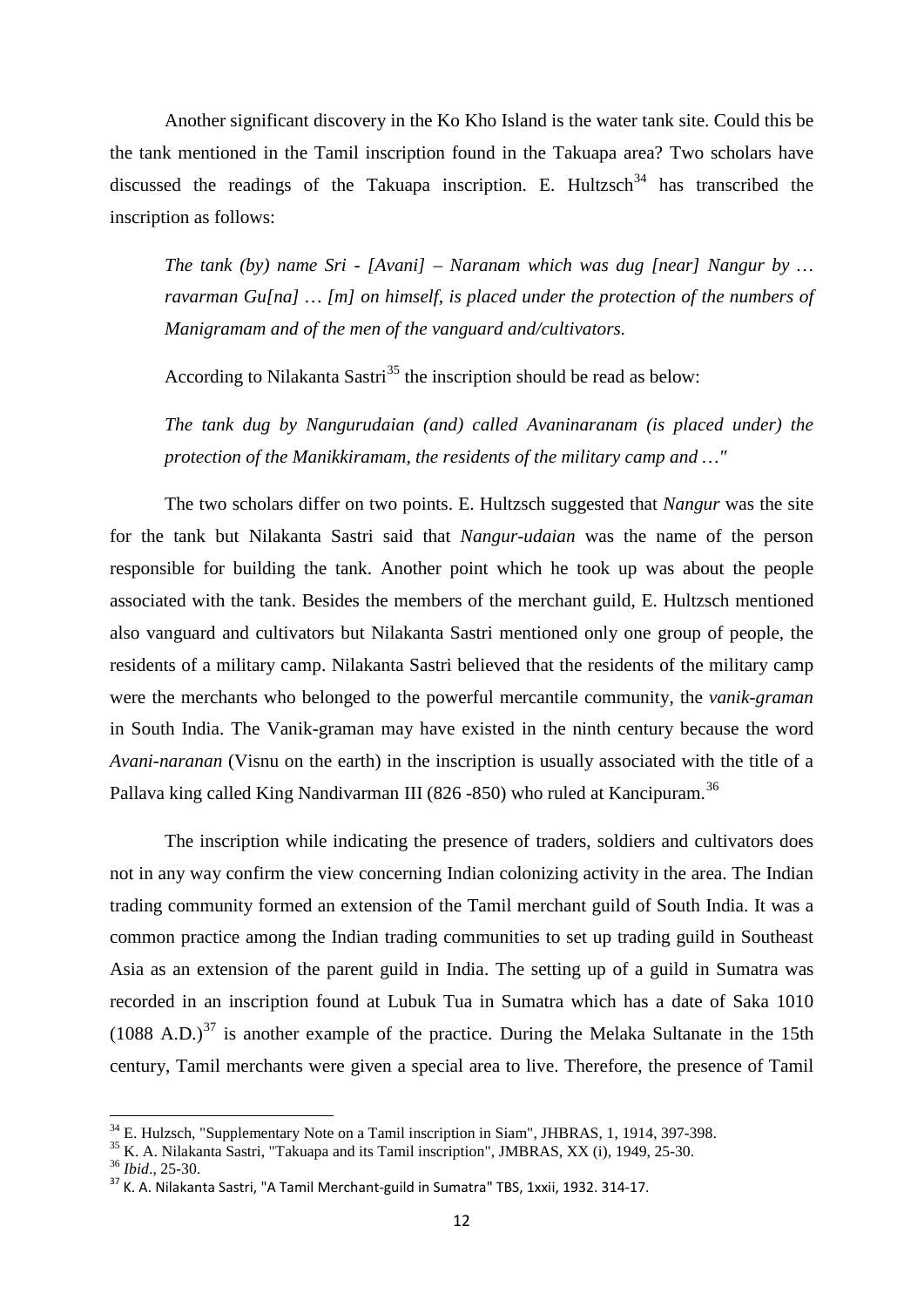merchants in large numbers in any port does not prove that the port was colonized by the Tamils.

Our visit to the Takuapa area, and especially to the Ko Kho Island, does not entitle us to say with certainty that the pre-Malaccan entrepot, *Kalah* was at Takuapa. But Takuapa and Sungai Mas are two probable sites for the pre-Malacca entrepot prior to the rise of the Pengkalan Bujang in the 11<sup>th</sup> century. Nevertheless, it is possible that *Kalah* was at Takuapa if we were to accept the fact that tin mines were located in *Kalakh's* fortress.

Archaeological investigations in the river plains of Merbok and its tributaries, and Muda, have unearthed archaeological remains which show the possibility of the existence of an ancient polity from the early centuries of the Christian era. Presumably, the society evolved from a prehistoric settlement on the evidence of the finds from Guar Kepah in the valley of Sungai Muda. Later, this prehistoric settlement developed into a kind of land-fall port for ship coming from India. As a result of increased intra-regional and long distance trade in the Straits of Melaka, it developed into a collecting centre for Malaysian products and by the 7th century it evolved into an *entrepot*.

Archaeological investigations also indicate that the Bujang Valley was inhabited by people who had contacts with India from about the fifth/sixth centuries A.D. Four Buddhist inscriptions (the Buddhagupta inscription or the Bukit Meriam inscription, the Bukit Choras inscription, the Sungai Mas inscription, the Cherok Tokun inscription, and the inscribed tablet from Quaritch-Wales Site 2 support this conclusion. During this period the area was strongly Buddhist. The Buddhist phase continued along local lines. This continuity can be seen from the archaeological evidence the Buddha image from Site 16A, the head of Buddha from Sungai Mas, the *Hariti* image and the site at Guar Kepah which suggest a date of about fifth/sixth centuries A.D.

It seems that the settlements in the valley prospered. Archaeological finds which can be ascribed chronologically to the eighth and ninth centuries are more abundant and varied. They included imported Chinese ceramics such as T'ang white porcellanous ware with a very thick but low base ring which was also found at Samarra in the Middle East; and Middle Eastern types: Sassana-Islamic, splashed and splashed-sgraffiate ceramic types which can be dated from the seventh to the eleventh centuries. Middle Eastern glass and various types of beads were also found. Mahayana Buddhism was still popular with the people of the area.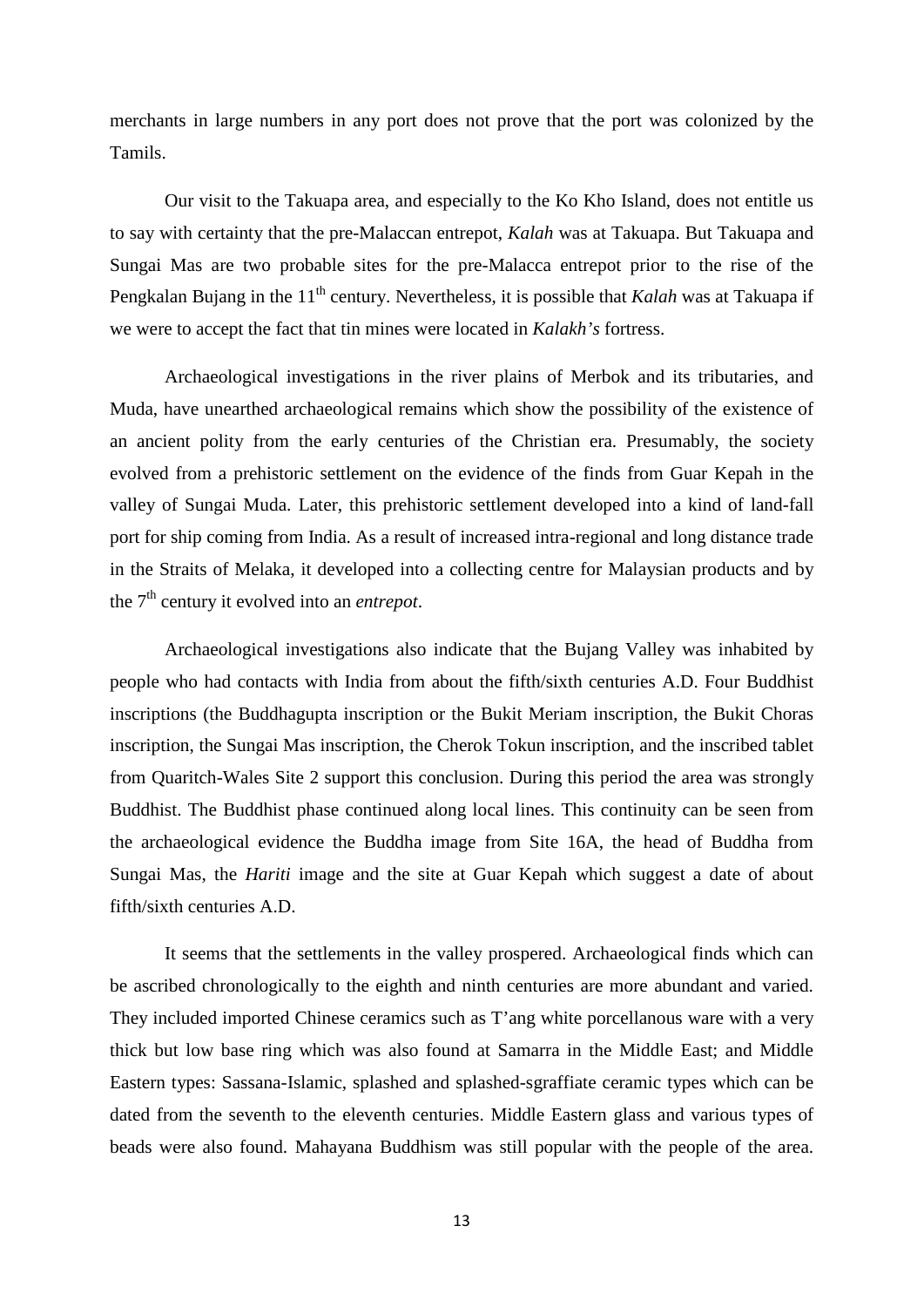This belief can be supported by the archaeological finds such as temple remains associated artifacts.

Among the archaeological sites which have been investigated and can be placed in the fifth to eleventh centuries cultural horizon are the Sungai mas and Sungai Trus sites, Quaritch-Wales' Sites 10, 12, 14, 16A, l7, 22 and 21 in the Sungai Bujang area. The sites in the Sungai Has are represented by the six mounds mentioned earlier. In the Kampong Seberang Trus, on the east side of the Sungai Trus, there are two visible mounds which have the same size as those mounds in the Sungai Mas area. There were also traces of mounds exposing laterite blocks in the villages on the southern banks of the Sungai Muda. They were small and made from laterites. During our visit to the area in 1980, it was noticed that only one of them was still visible in a village to the west of Guar Kepah, the rest of them were destroyed by farmers because most of the sites were in the area being converted to padi-lands. The destruction of archaeological sites in the Sungai Muda Valley is much greater and speedier than that of sites in the Sungai Bujang Valley.

The classification of the sites as Buddhist is, firstly, on the evidence of the associated finds, and secondly on the typology of the temples. Sites 10 has been regarded as a Buddhist temple because the inscriptions, one gold and six silver discs found in the foundation deposits which had been studied by Quaritch-Wales, Chakravarti and Bosch, were Buddhist inscriptions.[38](#page-13-0) Chakravarti believed that they may be the epithets of Buddha and names of Bodhisattvas and may be dated to the eighth or ninth century A.D. Bosch dated it to the second half of the ninth century A.D. Site 12 has been ascribed a date of eighth to ninth centuries A.D. on the basis of the associated finds; a T'ang type mirror, and Site 14 is believed to be a Buddhist temple because of the presence of an inscribed Buddhist text and, on the evidence of a half-*dirhem* and quarter-*dirhem* of the Abbasid Caliph al-Mutawakil found in the foundation reliquaries, it could be dated to the second half of the ninth century A.D. One of the coins has a date of 234 A.H. which is-equivalent to 848 A.D.

In view of the fact that all the structures with finds which could be safely dated to the period fifth to the eleventh centuries either have a single pit or, as in the case of Sites 2l and 22, have three structures but not the *vimana-mandapa* type, it is possible to assume that all such temples in the Bujang Valley were Buddhist. The Buddhist phase in the Bujang Valley must have existed from the fifth right through to the eleventh centuries A. D. The fifth to

<span id="page-13-0"></span><sup>38</sup> H.G. Quaritch-Wales, "Archaeological Researches ... ".24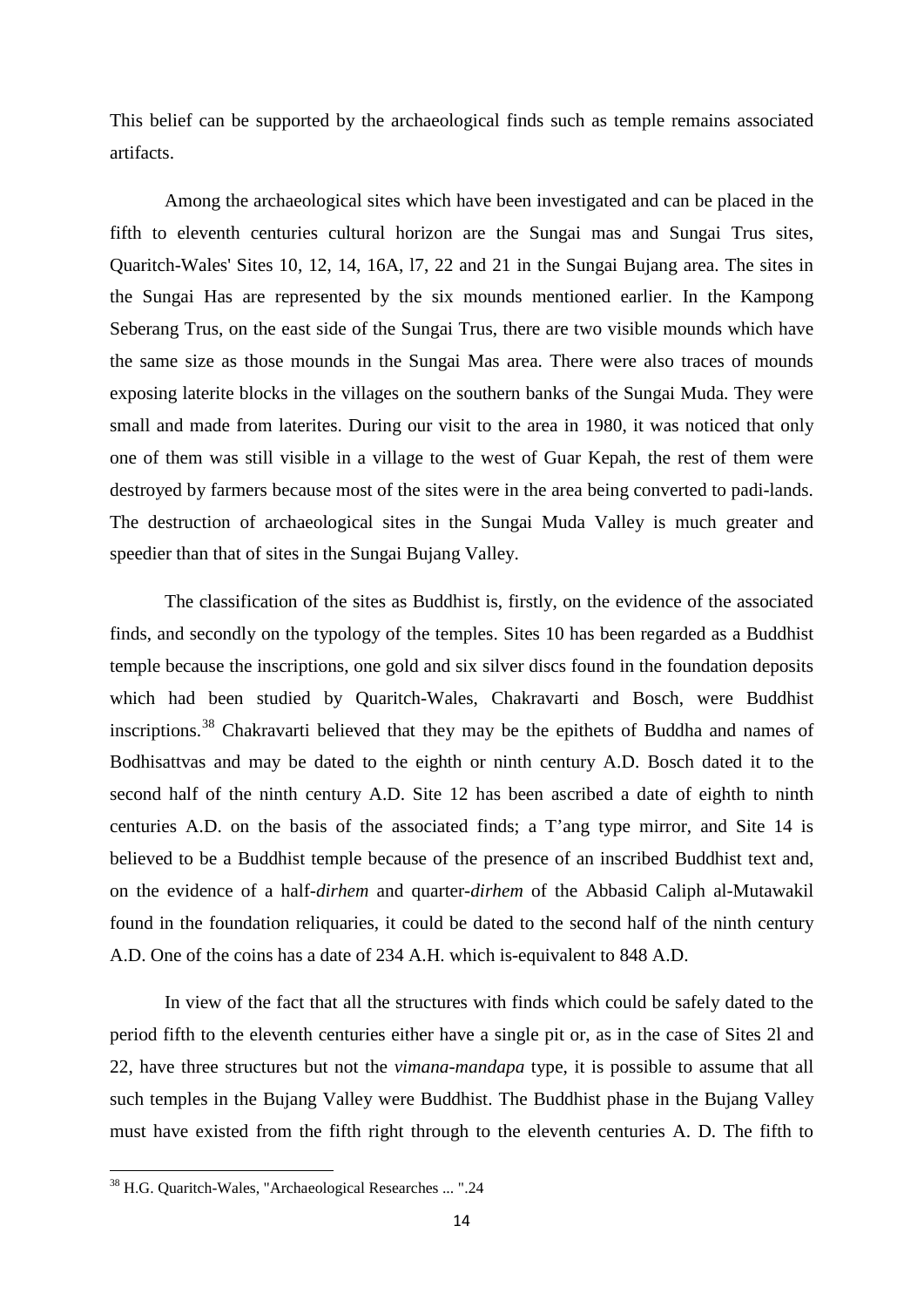eighth centuries temples are those structures with single pits located in Sungai Mas, Sungai Trus, Guar Kepah, the sites in the village to the south-west of Guar Kepah, Bukit Meriam, Site l6A, and Site 17. All the sites classified as single pit structures did not produce any Song trade ceramics and thus it is possible to assume that they belonged to the pre-Song period. Such structures could have been of a *stupa* type. This assumption is based on our belief that the style of such a building would resemble, more or less, that of a *candi* carved on the shale stone with the Buddhist inscriptions from Sungai Mas.

The existing body of archaeological knowledge regarding the Bujang Valley points to Sungai Mas and the area to the south of the Sungai Merbok as being the earliest centre of the early kingdom in ancient Kedah. Besides this centre there was other settlement during this period in other parts of the Bujang Valley. If it is true that the centre was in the Sungai Mas area, *Chieh-ch'a* which I-Ching visited in about 672 A.D. - was here. The first group of archaeological evidence pointing to the area as being the centre during the fifth to the tenth centuries A. D. is the Buddhist inscriptions. Four out of five very important inscriptions found in Kedah came from this area. The second evidence is the Buddhist sculpture. They are the Buddha head, the image of *Hariti* and the votive tablet imprinted with an image of Buddha. The third evidence is the gold belt found at Sungai Trus. Quaritch-Wales considered the belt to be from the thirteenth century.<sup>[39](#page-14-0)</sup> We believe that a date of about the eighth century is more appropriate. Quaritch-Wales' argument is based on the assumption that the ornament, the *kala*-head on the belt is similar to the one on the belt of the stone image of Bhairava from Sungai Langsat, Sumatra. If we compare the two ornaments, *kala*-heads, we will see that they are definitely different. The kala-head of the Sungai Thrus is much closer to the Dieng Plateau period of kala-heads and also near to the Candi Kalasan *kala*-head rather than to the *kala*-head from the Candi Djago or Candi Singasari.

The next evidence for arguing that Sungai Mas and the area to the south of Sungai Merbok was the earlier centre of the kingdom is the ceramics. Archaeological excavations at Sungai Mas and the ceramic deposits observed at the cuttings made by soil diggers digging the irrigation canal revealed that the ceramics from Sungai Mas can be classified as T'ang and early Song types for the Chinese ceramics, while the Middle Eastern ceramics can be dated to the seventh to ninth centuries A.D. Middle Eastern ceramics were found in the same layer as the Chinese T'ang types of sherds. Ceramic evidence suggests that the site was occupied from

<span id="page-14-0"></span><sup>39</sup> *Ibid*., 43.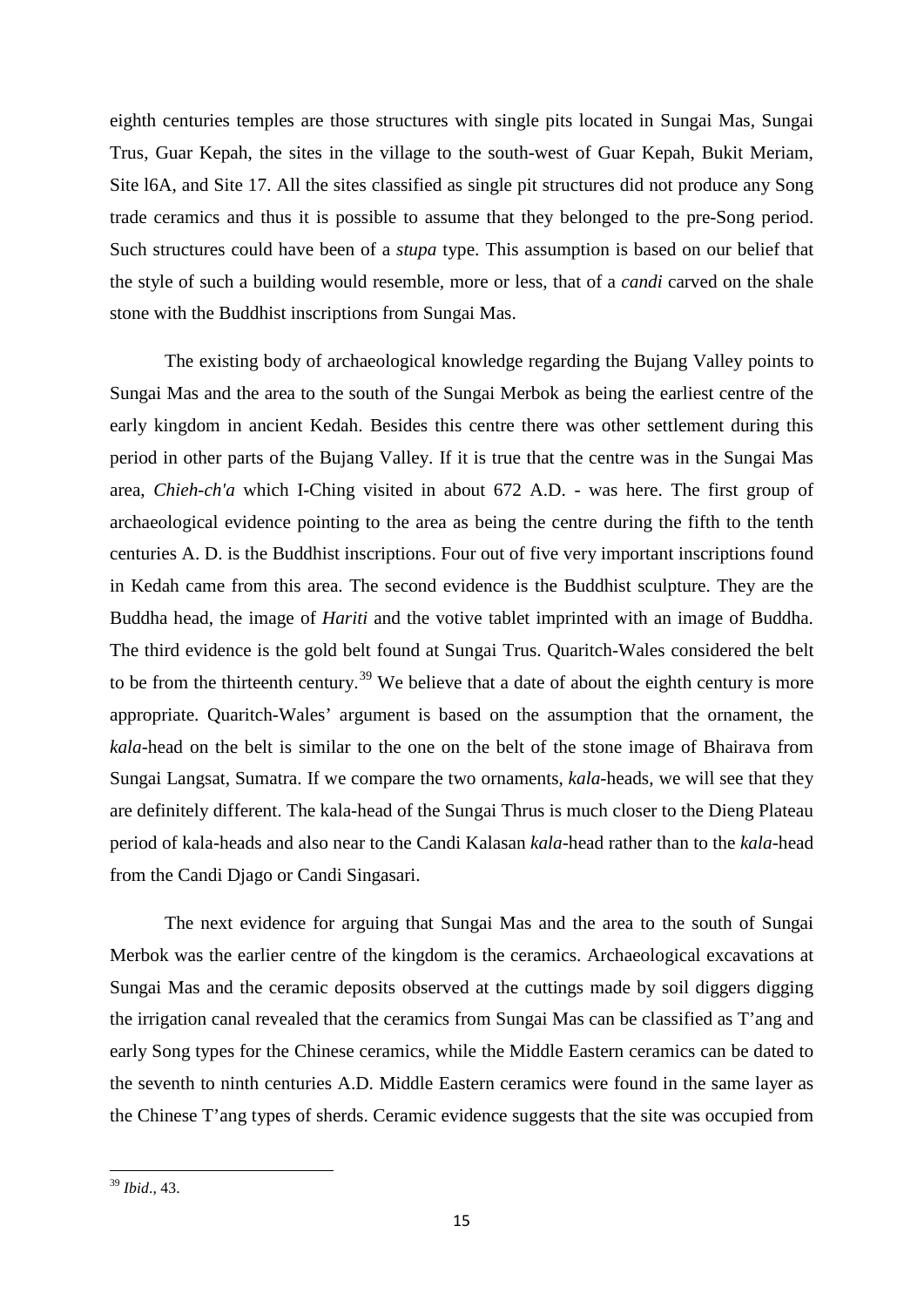the seventh century at the latest. Additional evidence is the existence of single pit structures in the area.

A further reason for believing that the Sungai Mas and the area to the south of Sungai Merbok was the pre-eleventh century entrepot is geographical. The area today is in the rice bowl region of southern Kedah. The discovery of a prehistoric site at Guar Kepah,<sup>[40](#page-15-0)</sup> a site on the southern bank of Sungai Muda, and the subsequent evidence that the site was later occupied during the fifth and the later periods again support the thesis that proto-historic settlements normally evolved from prehistoric settlements on the coasts and in the river valleys. This development pattern can be seen in the evolution of proto-historic settlements at Kuala Selinsing and Jenderam Hilir at Kuala Langat.<sup>[41](#page-15-1)</sup>

By the end of tenth century A.D. it seems that the area to the north, particularly the village of Pengkalan Bujang, became more prominent. This assumption is based on two factors. First, the density of ceramic finds. According to the report of Alastair Lamb, his 100 square feet sondage produced some 10,000 fragments of porcelain and larger quantities of earthenware and stoneware.<sup>[42](#page-15-2)</sup> In addition to that, he discovered numerous fragments of glass, parts of a hundred small bottles of kind which was at one time widely exported from the Middle East: Egypt or Syria. Also, he discovered mixed up in the earth many beads of glass, agate and terracotta. He identified the find as Song and Yuan Dynasty types and these wares were mixed with the products of other manufacturing regions, Thailand and Indo-China, and also the Middle East. The very cosmopolitan nature of the deposit led him to conclude that Pengkalan Bujang was an *entrepot* during the Song and Yuan periods. Archaeological excavations by Leong Sau Heng in 1970 suggested that trading at Pengkalan Bujang reached its zenith during the Song period but there was evidence suggesting that earlier Chinese ceramics reached the port at Pengkalan Bujang from late T'ang, about the tenth century. The suggestion seems to concur with the discovery of the Chinese ceramics at Site 9 that can be classified as the white "Samarra" type.

<span id="page-15-0"></span><sup>&</sup>lt;sup>40</sup> P. V. van Stein Callenfels, "An excavation of Three Kitchen Middens at Guar Kepah, Province Wellesley", *Straits Settlements Bulletin or the Raffles, Museum.* Series B, 1. 1936, 27 37.

<span id="page-15-1"></span>*Straits Settlements Bulletin or the Raffles, Museum*. Series B, 1. 1936, 27 37. <sup>41</sup> For the report on Kuala Selinsing see: I .H.N. Evans, "Excavation at Tanjung Rawa, Kuala Selinsing", Journal or the Federated Halav States Museum (JFHSM), 15, 1932, 79-134; and for Jenderam Hilir see, Brian c. Batchelor, Prof. "Hoabinhian coastal settlement indicated by finds in stanniferrous Langat River alluvium near Dengkil, Selangor, Peninsualar Malaysia", FHJ, 22(N.S.) 1977, 1- 55; Leong Sau Heng, "Ancient finds from Kampong Jenderam Hilir", Malaysia in History 20, 2 (.1977), 38- 47.

<span id="page-15-2"></span> $42$  Alastair Lamb, Pengkalan Bujang: an ancient port …", 80.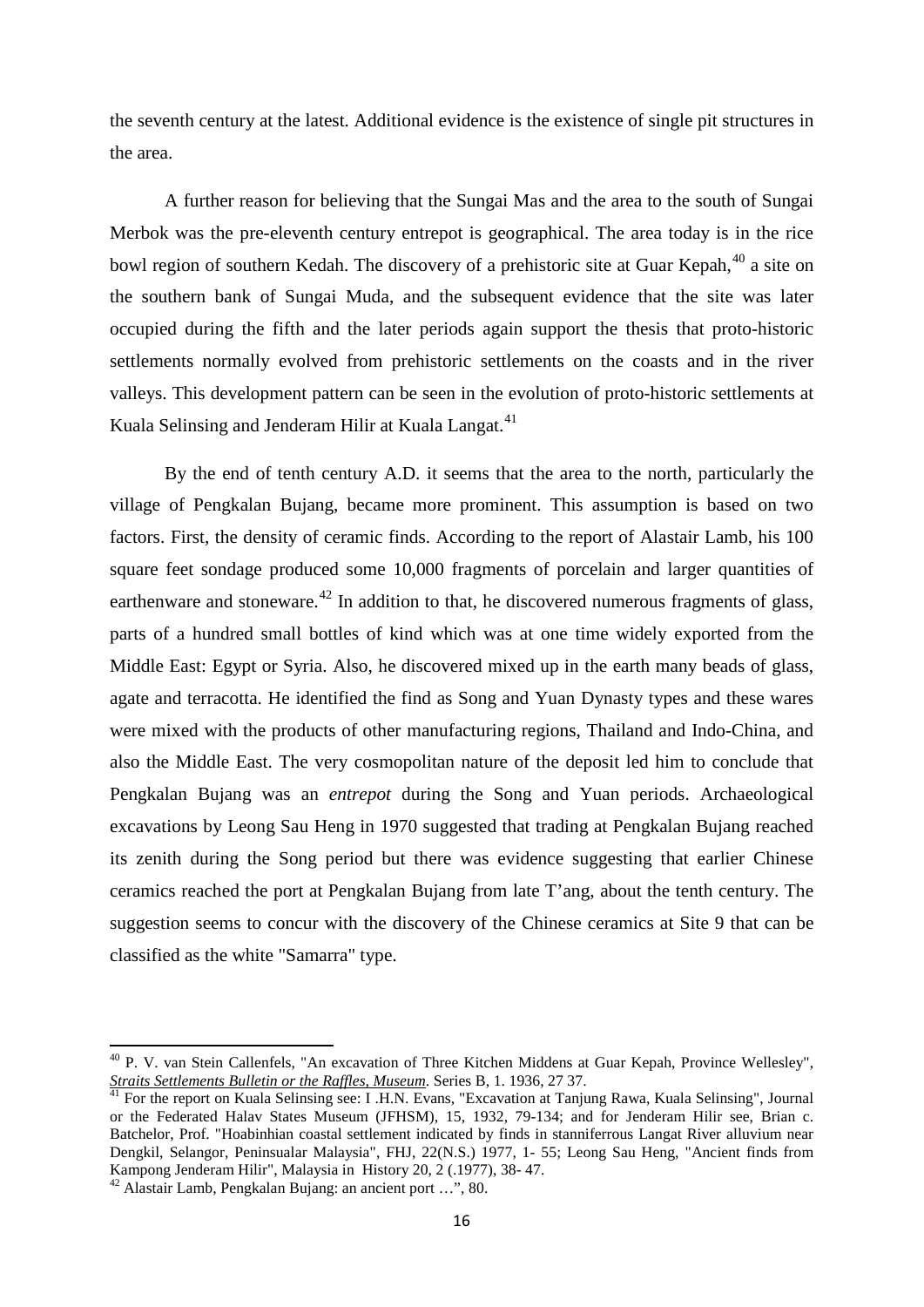The second factor is the discovery of a large number of temples consisting of two parts (namely *vimana* and *mandapa*) in the north. All these *vimana-mandapa* types of temples can be placed in the eleventh to thirteenth century's period. This assumption is also based on the associated finds and the study of the evolution of this category of temples. They belonged to the Saivite religion.

As far as the associated finds are concerned they can be grouped into a) ceramics b) reliquaries c) images. The ceramics which can be divided into earthenware and imported wares were normally found at temple sites. In the majority of cases the imported ceramics can be classified as Song and Yuan types. This is very true in the case of imported ceramics found at the Peng Kalan Bujang Sites 18 and 19. Here, the earliest example of ceramics found were the green celadon of Northern Song type, in addition to a few types of imported ceramics, beads and glass. Temples which are located in the upper and middle reaches of' the Sungai Bujang, also along the banks of Merbok Kechil do not produce or produce very little, if any, imported ceramic finds. If there were any ceramics at the site, they were normally earthenware or the coarse type of stoneware. But whenever excavations were carried out in areas just a few metres away from the temple area, they produced a variety of ceramics which included imported wares. An example of such an excavation was the one carried out at an area about 100 metres from the main temple at Site 50. Here, included in the ceramic sherds unearthed, were imported types which can be identified as of the Song period. Nevertheless, the density of ceramic sherds discovered in the area outside Peng Kalan Bujang is very low when compared to the ceramic finds from Peng Kalan Bujang and Sungai Mas. Random finds of ceramic sherds from Sites 5, 11 and 16 also show that they belonged to the Song and Yuan periods. The identification of ceramic sherds found at those three sites by Quaritch-Wales has been questioned by Alastair Lamb. He thinks that they cannot possibly be T'ang types, as believed by Quaritch-Wales, but rather of the Song types. His conclusion was based on his study of the sherds and comparing to the ceramic collections in the Raffles and Taiping Museums. Treloar who examined chemically the mercury content of one of the nine chambered reliquaries from Site 8 concluded that Site 8, Chandi Bukit Batu Pahat may be dated to the eleventh century  $A.D.<sup>43</sup>$  $A.D.<sup>43</sup>$  $A.D.<sup>43</sup>$  The images such as the Ganesa found in Site 19 and the relief of Durga triumphing over *Mahisasura* from Site 4 can be dated to a period not earlier

<span id="page-16-0"></span><sup>&</sup>lt;sup>43</sup> F.E. Treloar, "Chemical analysis of some metal objects from Candi Bukit, Kedah: suggested origin and date", JMBRAS, 41, 1 (1968), 193-198.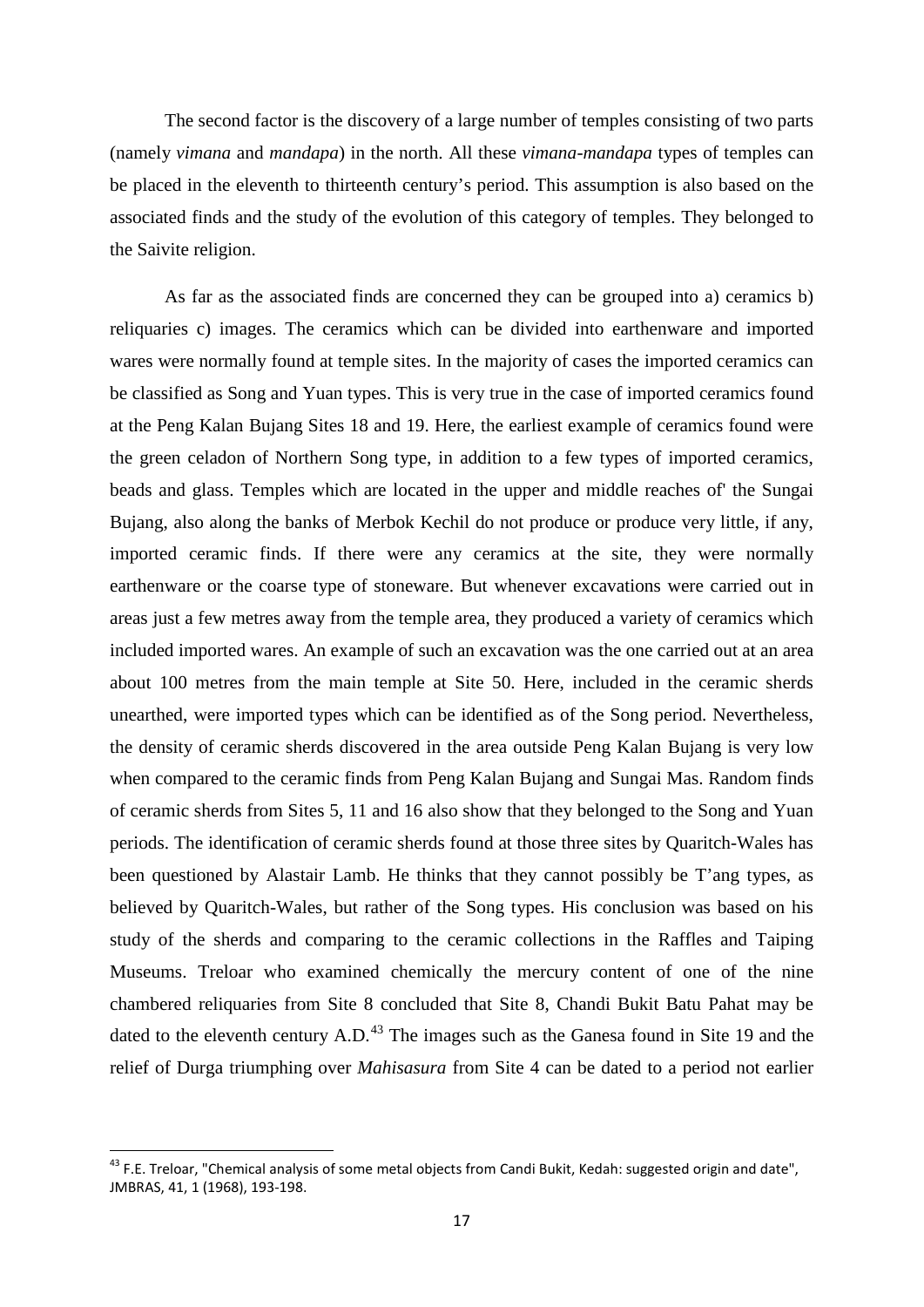than the tenth century A.D. The contents of foundation deposits or the reliquaries denote local developments.

The periodization of the settlements in the Bujang Valley shows two main phases. The first phase is the Buddhist phase which began from about the fifth century, at the latest, and ended in about the tenth century A.D. The centre for the settlements in the valley during the fifth to the early eleventh centuries A.D. must have been in the Sungai Mas areas which included also the areas on the southern bank of the Sungai Muda. The late eleventh century A.D. to the fourteenth century A.D. saw the growth of the Peng Kalan Bujang and the areas along the Merbok Kechil from the late eleventh century A.D. onwards. Thus the second period of the Bujang Valley settlement, on the basis of the development of religion, started in the later part of the eleventh century at Peng Kalan Bujang and ended probably at the end of the thirteenth century A.D. or early fourteenth century with the coming of Islam. The centre for the kingdom may have been at Peng Kalan Bujang but the Hindu religion was practiced in all parts of the Bujang Valley.

This new historical framework does not agree with those proposed by Quaritch-Wales<sup>[44](#page-17-0)</sup> or Alastair Lamb.<sup>[45](#page-17-1)</sup> Quaritch-Wales proposed that Sites 1 - 3, the Cherok Tokun and Bukit Meriam inscriptions discovered by Colonel James Low belong to the Buddhist phase, *circa* 300 to *circa* 550 A.D. This was his second phase of Indian colonization of the Malay Peninsula but the first visible period in the history of the Indianised settlement in Kedah and Seberang Prai. The period from *circa* 550 to *circa* 750 A.D. was the time when the area came under the influence of Hindu-Pallava colonists. The final phase or the third phase in Kedah Hindu-Buddhist period was the period, *circa* 750 to *circa* 900 A.D. During this period, Buddhist Mahayanist influence was dominant. In his arguments, he depended a good deal on the typology of the archaeological finds and also on the plan of the structures. He assigned Site 4-9, *vimana-mandapa* class of temples to the Hindu-Pallava period and Sites 10-30, which cluster in the middle reaches of Sungai Bujang, and also Site 31 at Permatang Pasir, to the Mahayanist Buddhist phase of the mid eighth to tenth centuries, and later periods down to the twelfth and thirteenth centuries. He also attributed Site 11 not to the group of temples found in the two river valleys but rather to a secular group of buildings, the royal audience chamber.

<span id="page-17-1"></span><span id="page-17-0"></span><sup>&</sup>lt;sup>44</sup> The historical framework proposed by H. G. Quaritch-Wales is in "Archaeological researches ... ", 67-74.<br><sup>45</sup> See Alastair Lamb, "Miscellaneous papers ... ", 78-86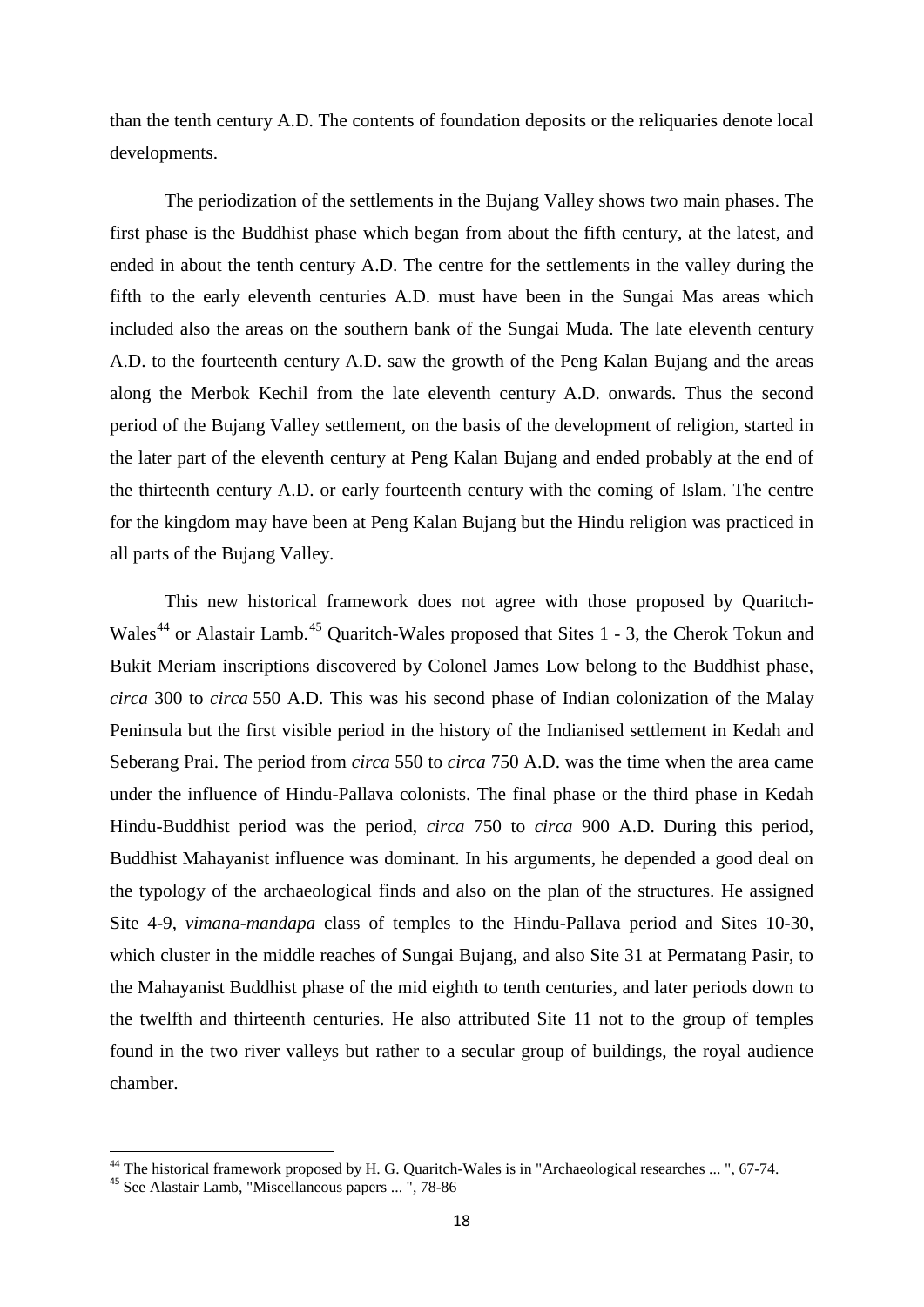The results of archaeological work carried out since the Second World War in the Bujang Valley have helped archaeologists to have clearer evidence for their study of the area. New evidence unearthed in the 1970's and 1980's show that many of the conclusions arrived by Quaritch-Wales are not valid. Site 31 at Permatang Pasir which Dorothy C. Quaritch-Wales uncovered was described as a "massive laterite plinth of what appeared to have been a perched building". But M. Sullivan in 1958 questioned the view about the positioning of the porch because it is unusual for a temple not to face eastwards; nearly all Indian temples, as well as those excavated by Quaritch-Wales in Kedah, are facing towards the east. It was Alastair Lamb, however, who did a thorough excavation of the site and managed to show that the porch was in fact the *vimana* of a temple of the *vimana-mandapa* type. The problem faced by Dorothy C. Quaritch-Wales and M. Sullivan was their inability to carry out a thorough excavation, and to see that although it was the *vimana-manadapa* type of temple, the *vimana* and *mandapa* were not actually joined together, or the *mandapa* really projected from the *vimana*, is very common in the Bujang Valley. Site 13, 16 and 50 and possibly 6 and 15 can be classified as that type. The *mandapa* parts of Site 6 and 15 are missing due to the incomplete excavation and ignorance of the fact that such temple types could have existed in the area.

It is therefore wrong to assume that one group of temples belongs to the Hindu-Pallava period and the other group, having the *mandapa* and *vimana*, to the Mahayana Buddhist. On the evidence of the finds and similarity in styles of plans of monuments, it is justifiable to say that they were Saivite temples and very close to each other in date. This would invalidate the suggestion that temples 4-8 are Hindu Pallava temples and that they belonged to the period from *circa* 550 to *circa* 750 A.D. and the temples at Sites 10-30 as Mahayanist dating from *circa* 750 to *circa*: 900 A.D.

Alastair Lamb on the other hand gave a different kind of periodization for the Bujang Valley. His scheme postulated four periods. This first period is the Early Buddhist period which evolved on the coast from the fourth or fifth century A.D. on the inscriptional evidence. His second period was the Srivijaya period, from seventh to ninth century A.D. The settlements were in the Bujang Valley, and the people had a closer link with settlements in Java, Sumatra and mainland Southeast Asia. From the tenth/eleventh centuries A.D. to the fourteenth century A.D. was the Peng Kalan Bujang period. During this period Peng Kalan Bujang achieved *entrepot* status. The other areas included in this period were Permatang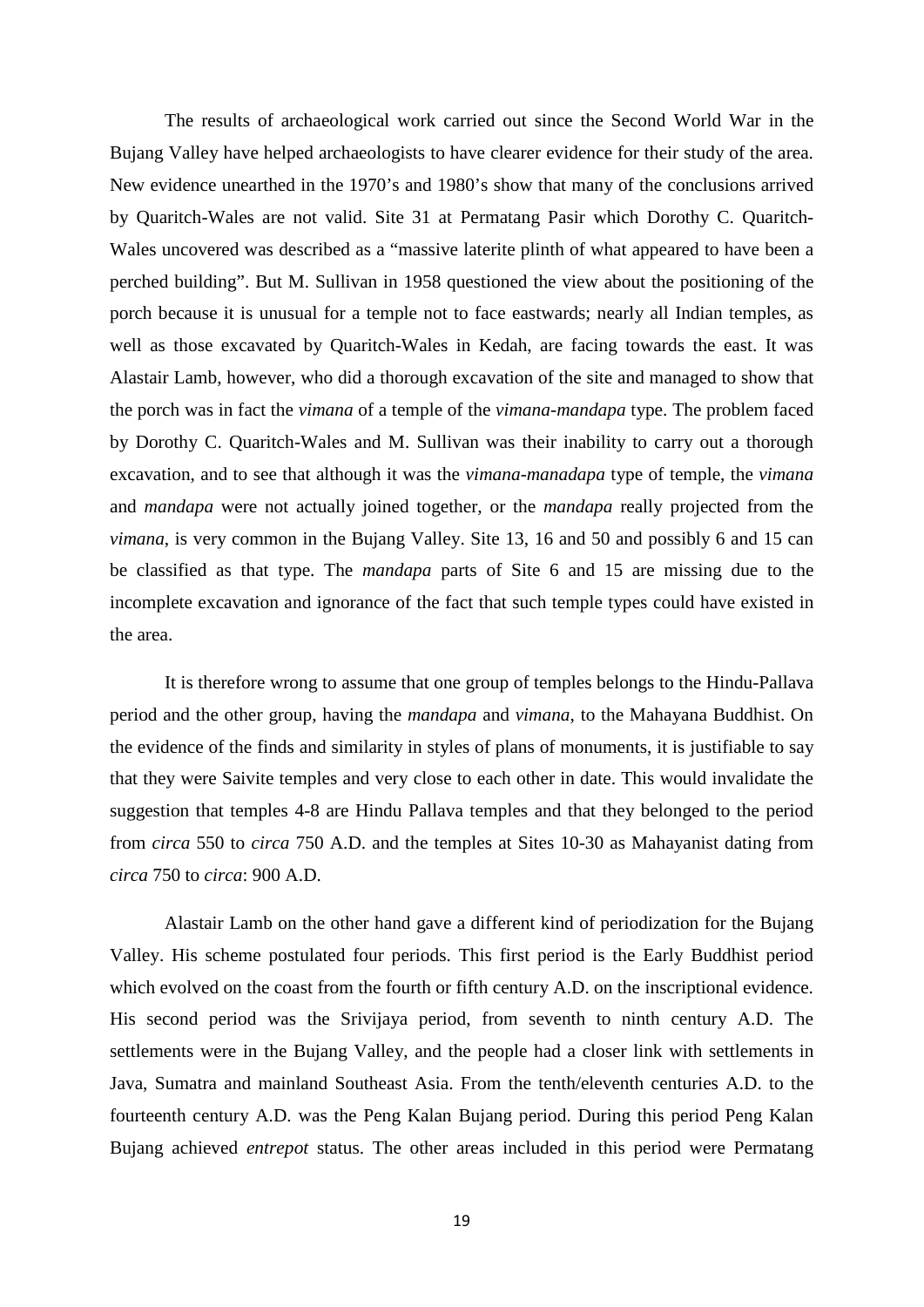Pasir, Merbok, Batu Lintang and Tikam Batu. The last period was the Kuala Muda phase which began after the fourteenth century A.D.

It is quite reasonable to assume that the early Buddhist period evolved on the coast. In order for it to evolve into an acceptable religion in a particular area it must start at a centre. On the available evidence, it seems that Sungai Mas and the area to south, being on the coast during the period, could be the centre. Other settlements on the coastal area, particularly those areas in the river valleys would also come under the influence of the Buddhist religion. It is not surprising to find that settlements in the Sungai Sala Valley, to the north of the Bujang Valley, also received this influence as attested by the Bukit Choras Buddhist inscription of the fifth/sixth centuries A.D. The settlements in the Bujang Valley too received this influence, and so too did the settlements in the Kinta Valley in Perak. There were probably other similarly settlements on the coastal areas of the Malay Peninsula. Although geographically Sungai Mas did not have an anchorage as deep as the Sungai Bujang, nevertheless it was suitable enough for it to be used as a port of call. Presumably, with the increase in trading activities, the centre shifted later to the Peng Kalan Bujang area.

The shift may have taken place in the tenth century A.D. In spite of the shift of the centre, the settlements in the Sungai Has and the areas to the south did not vanish. Archaeological finds in the Huda Valley confirm this belief. It is not accurate to assume, as Alastair Lamb did that settlements were only in the north in the Bujang Valley during his Srivijaya period, from the seventh to the ninth centuries A.D. There were settlements in the Sungai Bujang Valley, just as in the Sungai Muda Valley during the period because there were temples which can be dated to the period, but they belonged to the Buddhist phase.

All other temples stylistically and religiously are very closely linked to each other. There is strong archaeological evidence which suggests that they belonged to the Saivite phase and can be dated to the period eleventh to fourteenth centuries A.D.

We concur with Alastair Lamb that beginning from the tenth or eleventh century A.D. Peng Kalan Bujang achieved *entrepot* status with international contacts. The richness and varieties of the ceramics, glass, beads, and the foundation deposits for the temples definitely show the prosperity and the innovatory culture of the people in the Bujang Valley during this period. Their innovations were in the use of local materials for building temples. They built their temples out of the available materials such as laterite, river pebbles, sandstone and timber. They made tiles and pottery from the rich clay that was available in abundance in the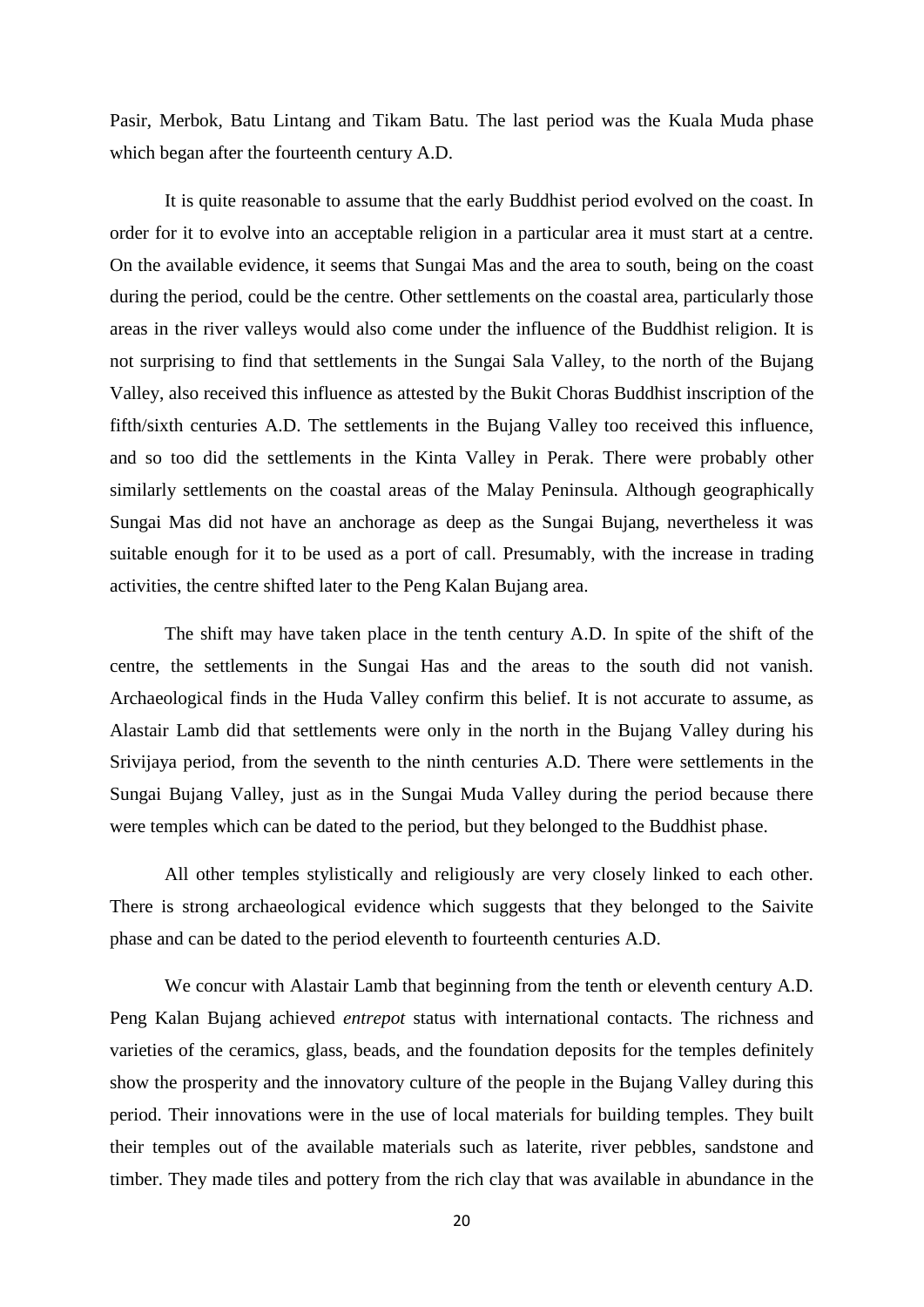river valleys. The foundation deposits show that there were local gold and silversmiths during the period because they were able to make all those foundation deposits, even in very crude from. The various gemstones found in the reliquaries indicate that efforts were made to secure them from all over Asia and the Middle East. Presumably, during the fourteenth century Kuala Muda became prominent again. But there were still people living in the other parts of the Bujang Valley as attested by the discovery of the Ming type of ceramic sherds in the various parts of the Bujang Valley.

In Sumatra it, in the Palembang area, Chinese trade ceramics dating to the T'ang dynasty has been found.<sup>[46](#page-20-0)</sup> Other achaeological sites in Sumatra, such as Jambi, the Lampung area, and Kota Cina have revealed T'ang types of ceramics, although not in such quantities as those found in the Takuapa and Sungai Emas area. $47$  In Peninsula Thailand, besides the Takuapa area, several areas on the east coast, such as Satingphra, Si Chon, Chaiya and Nakhon Si Thammarat have yielded artifacts which indicate that they were in existence even prior to the seventh century, even though there is no definite evidence of the discovery of T'ang ceramics.<sup>[48](#page-20-2)</sup>

In addition to Srivijaya, the main entrepot, and the local entrepots, there were other nascent port-polities functioning as collecting centres and feeder points. On the Malay Peninsula, there are two sites that may have belonged to one or other of these categories. These are the archaeological sites at Jenderam Hilir in south Selangor and Kuala Selinsing in Perak.<sup>[49](#page-20-3)</sup> These sites have vielded archaeological evidence which suggests that they were ports involved in active trade during the Srivijaya period, and probably earlier. They appear to have conducted trade with non-Indianized peoples living along the coasts and river estuaries of the Melaka Straits and also with Indianized settlements along the Straits, such as Chieh-ch'a and Kalah. One piece of evidence which suggests that Kuala Selinsing had indirect contacts with India was obtained from the discovery there of a crude manufactured indianized object in the

<span id="page-20-0"></span><sup>&</sup>lt;sup>46</sup> Several reports pertaining to the discovery of T'ang types of ceramics-have been published. I refer to the Work of Abu Ridho, "Daftar Keramik Asing yang didapati di Sumatra mengikut Kartu de Flines" in Pra-Seminac Penelitian Srivijaya. PPPN (Jakarta, .1979) 105-18; The most recent discovery of Yuen type sherds at Bukit Seguntang has been reported by E. E. Me Kinnon, "A Note on the discovery of Spur marked Yuen type sherds at Bukit Seguntang Palembang" JMBRAS 52 ii (1979) 41-48.

<span id="page-20-1"></span> $\frac{47}{12}$  Discoveries of ceramic deposits and other archaeological finds have been reported by Me Kinnon in "Kota Tjina, a Site with T'ang and Sung period Associations: some Preliminary Note" Berita Kajian Sumatra 3 (1973):

<span id="page-20-2"></span><sup>&</sup>lt;sup>48</sup> For a report on the various Hindu and Buddhist image from Peninsular Thailand see Piriya Krairiksh, Art in Peninsular Thailand prior to the fourteenth century A.D. Bangkok 1980.

<span id="page-20-3"></span><sup>49</sup> See Leong Sau Heng, "Ancient Finds from Kampong Jenderam Hilir" Malaysia - in History 20(2) l977: 38-47; On Kuala Selinsing see Nik Hassan Shuhaimi bin Nik Abd. Rahman, "Later Prehistory of the Peninsula Malaysia", Paper presented at Indo Pacific Prehistory Association Conference Jokjakarta, September, 1990.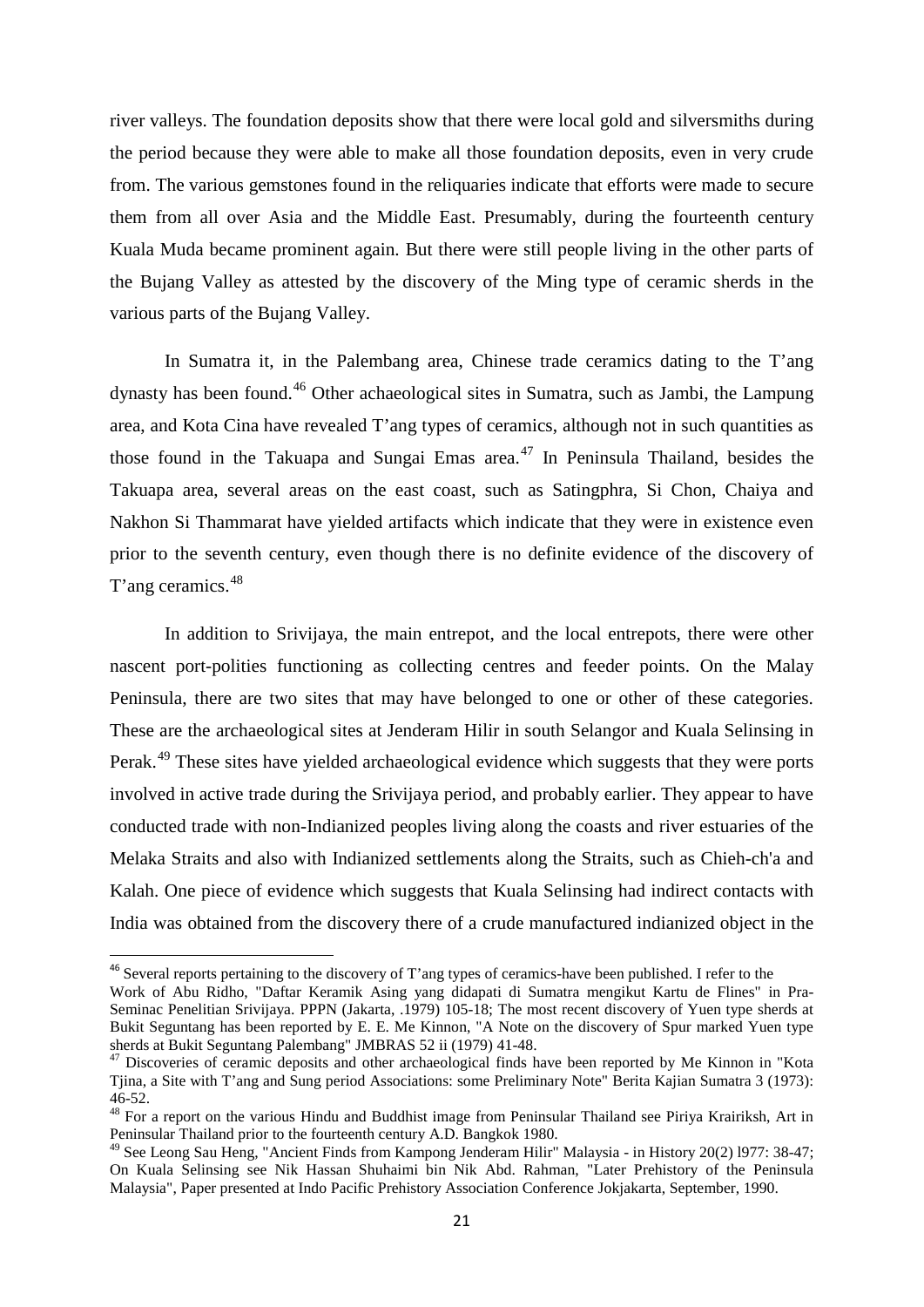form of a carnelian sea1.<sup>[50](#page-21-0)</sup> Although there is no evidence of direct commerce between the Jenderam Hilir area and either India or the Middle East, the discovery of only a few Sung types of ceramics indicates that trade with China would have been via a sub-regional entrepot such as Cheh-ch'a during the latter part of the Srivijaya period. Tin ingots found at Jenderam Hilir suggest that the area supplied tin to the main entrepot.

In Sumatra, port such as Barus, Panai, Kampar and Kota Cina may be classified as sub-regional entrepots and collecting centres as opposed to feeder points servicing the inland people. They were not on the east-west traffic route, but were in contact with Indians, with the non-Indianized peoples in the interior, and with the Srivijaya entrepot on the east-west route. Evidence for suggesting that they were in contact with the Indians is provided by the discovery of the Lubuk Tua Tamil inscriptions of 1088 A.D.,  $51$  states among other things that there was a Tamil trading corporation of 1500 people there. The inscription is reminiscent of the Tamil inscription from the Takuapa area, which records the presence of a merchant community (*vanik-graman*) from South India in the late Pallava period or about the ninth century A.D.

It seems that Srivijaya imposed its hegemony over some settlements that had already developed their own artistic, cultural and religious traditions and their own trading patterns. These polities and settlements had evolved as the result of an increase in shipping activities along the coasts both of the Malay Peninsula and of east Sumatra. Presumably, some of these polities started as ports of call. They were located on almost every major river estuary and island. They were chosen by virtue of their having prominent landmarks and watering places, sheltered bays and sandy beaches. The main indicator of the presence of such ports of call is the discovery of ceramics. Several sites on the east coast of Peninsula Malaysia have produced trade ceramics of Sung and Yuan types. Among these sites are Kemaman, in Terengganu and the Sungai Mulong areas, an old delta arm of the Kelantan River that continues towards the sea through Sungai Peng Kalan Datu. Then there is Pulau Tieman. According to Paul Wheatley:  $52$ 

*In the South China Sea, Tioman was an important landmark and watering place, whence Arab seamen set course north-eastwards for Champa and Cambodia, but the island was apparently unnoticed in Chinese maritime records.*

<span id="page-21-0"></span><sup>&</sup>lt;sup>50</sup> See Nilakanta Sastri, "A Note on an inscribed Seal from Perak" JMBRAS, 14 (iii), 1936. 282-83.<br><sup>51</sup> See Nilakanta Sastri, "A Tamil Merchant Guild in Sumatra", TBG, 72 (1932): 314-27.<br><sup>52</sup> Wheatley, The Golden Kherson

<span id="page-21-1"></span>

<span id="page-21-2"></span>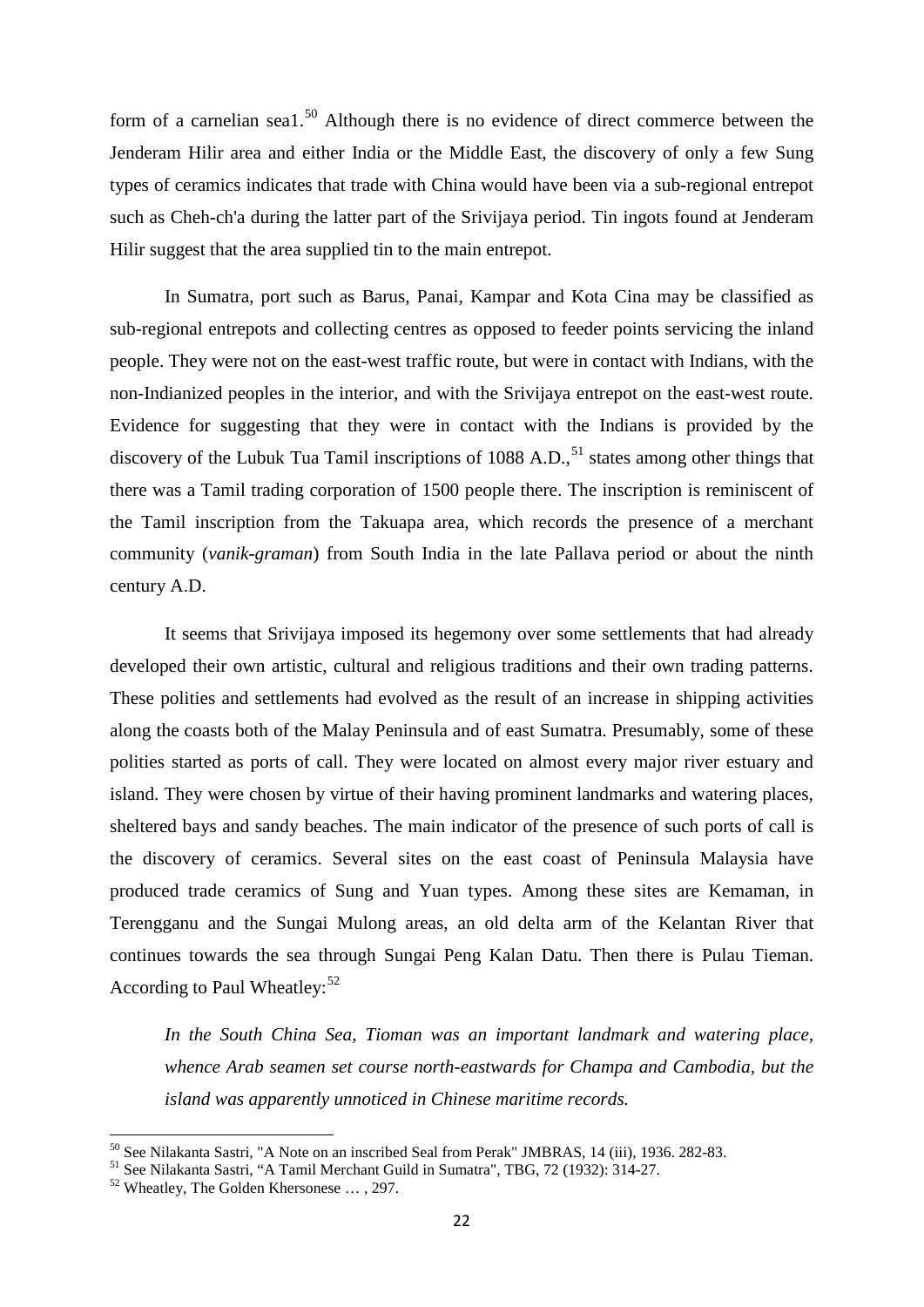Nevertheless, the discovery of trade ceramics of Sung and Yuan types from the island indicates that there were trading contacts with China, directly or indirectly. Besides the river valleys and islands, cave sites in Peninsula Thailand and Malaysia were also inhabited during the Srivijayan period. Mahayana votive tablets, which can be dated to between the tenth and twelfth centuries, have been recovered from Gua Berhala, Gua Kurong Satang, Gua Tampaq and several other cave sites in the Pun Pin, Nakhon Si Thammarat, Songkhla and Patthalung areas. The votive tablets from Gua Tampaq were discovered in the Neolithic layer of occupation. But other sites were already culturally at the proto-historic stage. The discovery of the votive tablet at Gua Tampaq indicates that the inland inhabitants of the Malay Peninsula, even though culturally lagging behind those living on the coastal areas, had established contacts abroad, either directly or through intermediaries.

The establishment of Srivijayan authority over these various types of settlement and people does not appear to have disrupted traditional trading activities in the Malay Peninsula and Sumatra, which had been going on for hundreds of years. It would appear to have superimposed its authority upon prevailing trade patterns. The significance of several primary or main entrepots such as Chieh-ch'a and Kalah was reduced by the tenth century. To judge by the density of ceramic finds, Kalah was no longer an entrepot, although Chieh-ch'a managed to sustain itself despite trading restrictions that Srivijaya may have imposed on ports in the Straits. Again, judging from the archaeological evidence, it seems Chieh-ch'a rose to preeminence only in the eleventh century. Similarly, Kota Cina became an important entrepot during the twelfth and thirteenth centuries. Presumably, from the seventh to the tenth or eleventh centuries, Srivijaya was the dominant entrepot in Southeast Asia, although other entrepots were allowed to exist as long as they did not challenge Srivijaya's supremacy. It is apparent from I Ching's statement that Srivijaya made use of its ships to transport travellers, including pilgrims and traders, to India and China. These ships stopped at ports such as Melayu and Chieh-ch'a, which indicates that these ports were allowed to continue to exist.<sup>[53](#page-22-0)</sup>

Srivijaya, as the chief entrepot in the Malay Peninsula and Sumatra region, functioned as a major entrepot for Southeast Asian products. It also acted as a transshipment centre both for local Southeast Asian products for foreign products from the Middle East, India and China. The southeast Sumatran areas became the local point for trade in western Borneo,

<span id="page-22-0"></span><sup>53</sup> According to Professor Wolters, the existence of entrepot facilities at Palembang did not mean that Indian Ocean merchants never went to other Indonesian harbours. He does not believe that the maharaja of Srivijaya-Palembang sought to impose a permanent blockade on ports in the Archipelago outside their own dependencies. See Wolters, The Fall of Srivijaya, 19.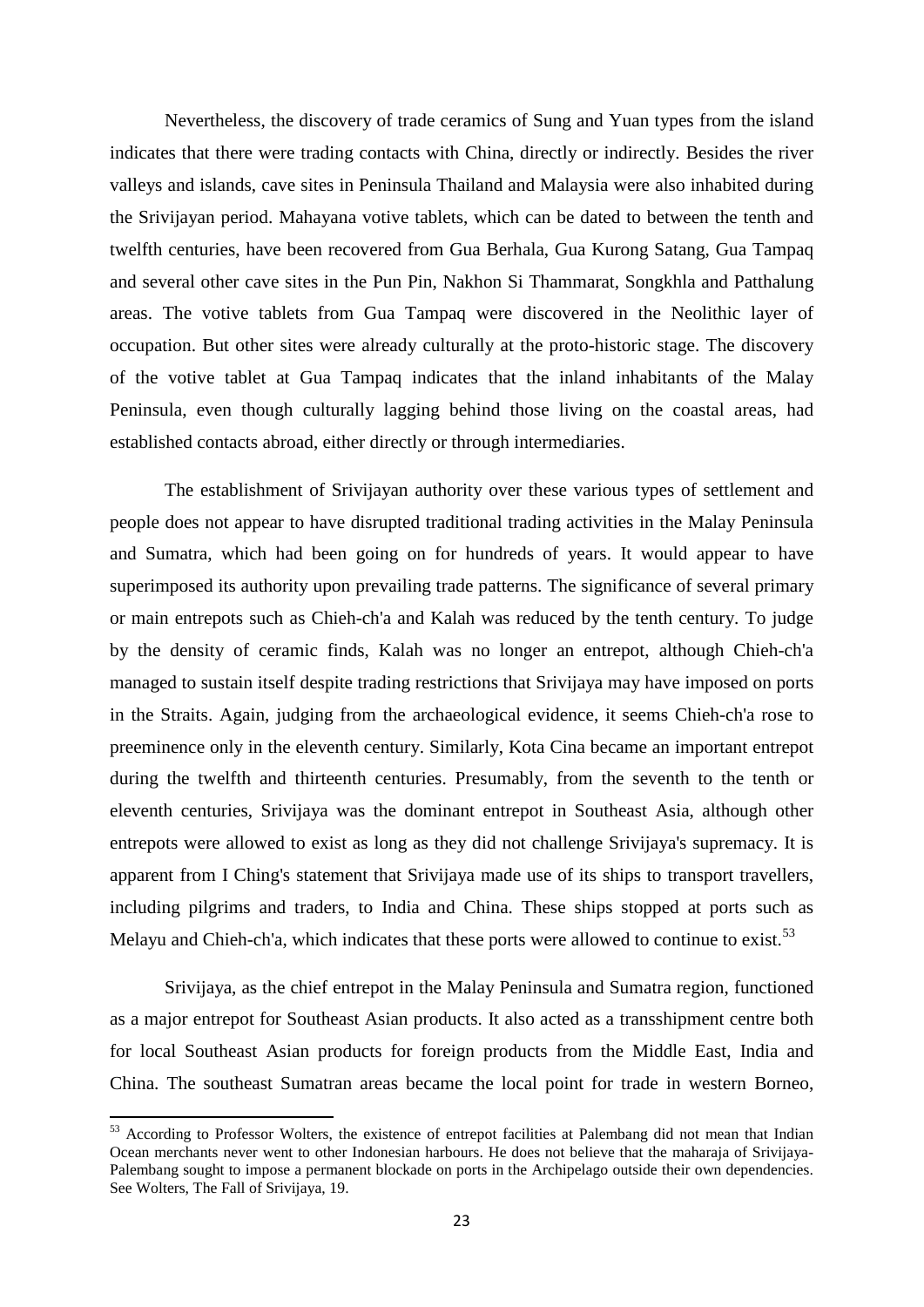Java, the eastern islands, the northern Malay Peninsula and its hinterland, and the Irrawaddy River systems. The whole area became what Wolters<sup>[54](#page-23-0)</sup> has called a "favoured coast", which helped in the flow of trade, as well in the marketing of products collected from various areas in Southeast Asia, providing ships and crews to connect indigenous exchange networks with the international routes. The other entrepots, which had been reduced to secondary status, continued to exist as collecting centers for indigenous products, which they received from the hinterland via feeder points. They did not themselves engage in the re-exporting of foreign goods or products, which were imported solely for their own consumption and for redistribution to their hinterlands.

Wolters has singled out three types of forest products that became the key stimulus to Srivijaya's trade with China.<sup>[55](#page-23-1)</sup> These products were benzoin camphor and a resin known as *ju*. The resin *ju* was used in medicine and also as incense. In fact, trade in these products created foreign trade in the whole of insular Southeast Asia, from any part of which they could have come. F.L. Dunn, who has examined the botanical evidence, believes that these forest products are indigenous throughout Southeast Asia, and not only in northern Sumatra, as Wolters seems to think.<sup>[56](#page-23-2)</sup> The presence of these products in Southeast Asia and their significance in the China trade as a whole would have induced Srivijaya to try to establish control over the centres where they were collected.

Besides these three major forest products, Southeast Asia was known for a wide range of exotic products, found in mangrove swamps, forests and cave habitats. These included kingfishers' feathers, pearls, coral, sea-slugs and various seaweeds, birds' nests, mangrove bark and wood, dye-yielding roots of forest plants, honey, beeswax, eaglewood and *damar*. Wang Gungwu has identified the trade products of Southeast Asia for the period 960-1126 A.D. He classifies them as 'drugs and spice products'. Among the various other products which he mentions are ebony, gharu-wood, laka-wood, pandan matting, ivory, rhinoceros horns and lac.<sup>[57](#page-23-3)</sup> Another list of Southeast Asian products has been compiled by Paul Wheatley. The products that he lists include tin, parrots, gold and tortoise-shell.<sup>[58](#page-23-4)</sup> While,

<span id="page-23-2"></span><span id="page-23-1"></span>

<span id="page-23-0"></span><sup>&</sup>lt;sup>54</sup> Wolters, Early Indonesian Commerce ..., 197-228.<br><sup>55</sup> Ibid., 95-110.<br><sup>56</sup> F.L. Dunn, Rain Forest Collectors and Traders: A Study of Resource Utilization in Modern and Anc1ent<br>Malaya, Monographs JMBRAS, No. 5, Kuala Lu

<span id="page-23-3"></span> $^{57}$  Wang Gung Wu, "The Nanhai Trade: A Study of the Early History of Chinese Trade in the South China Sea" JMBRAS 21, ii (1958) 113.

<span id="page-23-4"></span><sup>&</sup>lt;sup>58</sup> Paul Wheatley, "Geographical Note on some Commodities Involved in Sung Maritime Trade" JMBAS 32 (ii) 1959: 1-140.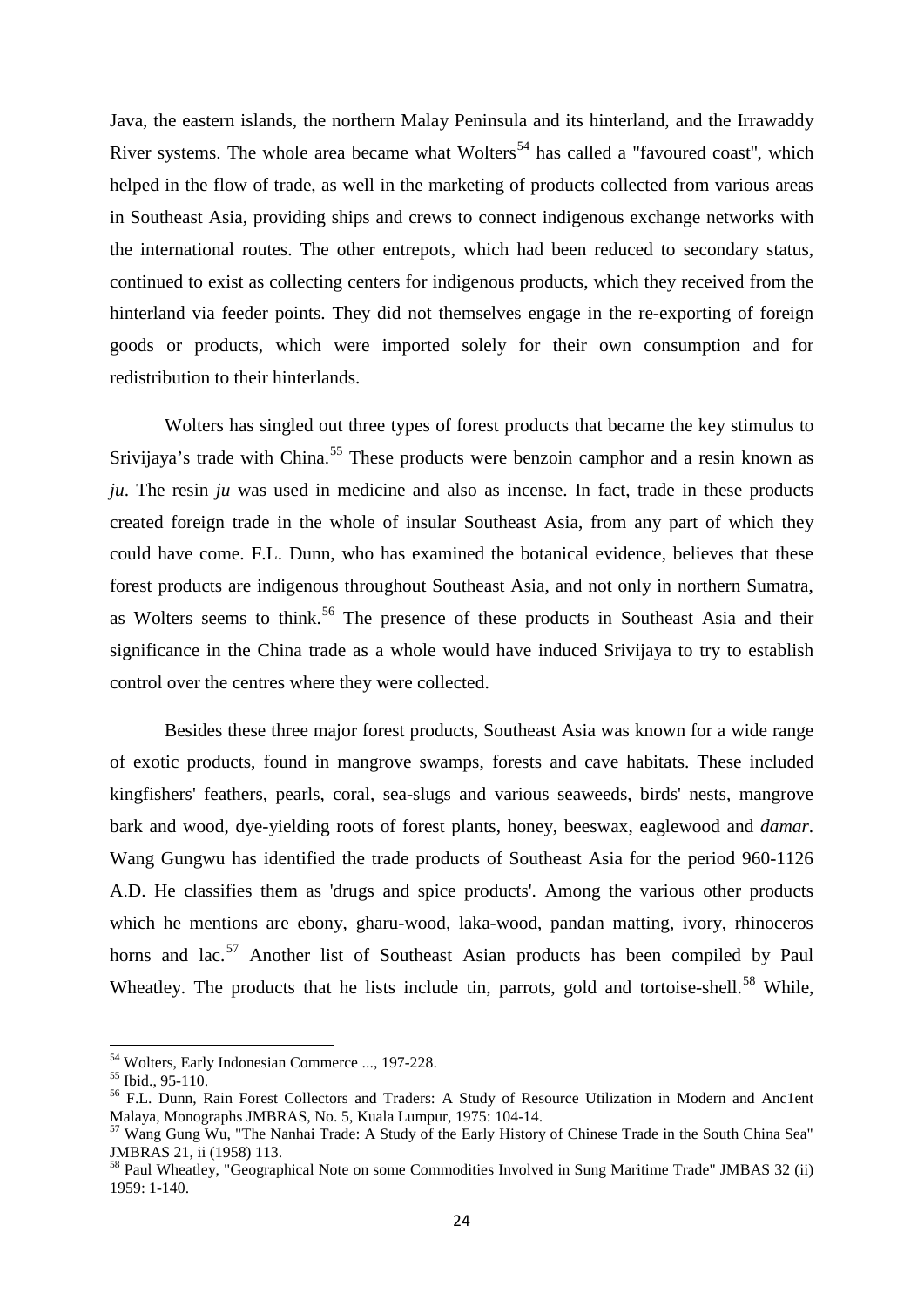according to F.L. Dunn, tin, but not gold, was carried to China during the Sung period.<sup>[59](#page-24-0)</sup> Both products had entered the Arab trade between 850 and 1000 A.D. Gold artifacts have been found at several archaeological sites in Malaysia, including the Kuala Huda area, Kuala Selinsing, the Peng Kalan Bujang area and Santubong. There is also evidence of tin trade in the Jenderam Hilir area.

The demands of international markets for Southeast Asian products encouraged Srivijaya to maintain the established arrangements for procurement of these products. According to current hypothetical models, the procurement of forest produce was through a network of collectors: primary, secondary and tertiary.<sup>[60](#page-24-1)</sup> In theory, the collectors of inland forest products were the hinterland communities and the indigenous people, while sea and coastal products were collected by the coastal Malays or orang laut, who were familiar with the habitats. Sometimes the collectors were also the primary traders, who mediated directly with traders at the coastal centres of various categories, depending upon their proximity to them. Tertiary traders were essentially the chiefs and rulers at the various ports involved in export and import. The traders at the main entrepots like Srivijaya would normally be only secondary and tertiary traders.

The tremendous significance of the role of the *orang laut* in the procurement of essential trade products has been emphasized by several scholars. They were the farmers of the sea, coastal areas and mangrove swamps. The products which they collected were in great demand especially, if not exclusively, for the China market. They were able to fulfil this role because of their familiarity with the numerous reefs and shoals which abound in their aquatic environment. They were equally at home on the forbidding coastline or in the many practically invisible rivulets which dissect the mangrove forests fringing the southern part of the Malay Peninsula and Sumatra.

Srivijaya's position in this international trade was essentially to ensure a steady flow of Southeast Asian products into international markets, especially the South China ports. As part of this function it provided servicing for ships voyaging through the Straits of Melaka, and acted both as a centre for trade along the east-west trade routes and also as a place of sojourn tor traders waiting for the monsoon. It was also responsible for controlling piracy in the

<span id="page-24-1"></span><span id="page-24-0"></span> $^{59}$  Dunn, Rain Forest Collectors, 109.<br><sup>60</sup> Ibid 99-108; Bennet Bronson, "Exchange at the upstream and downstream ends: Notes toward a functional model of the coastal state in Southeast Asia" in economic Exchange and Social Interaction Perspectives from Prehistory, History and Ethnography (ed.) Karl L. Hutterer, Michigan Papers on South and Southeast Asia No. 13, Michigan 1977, 39-52.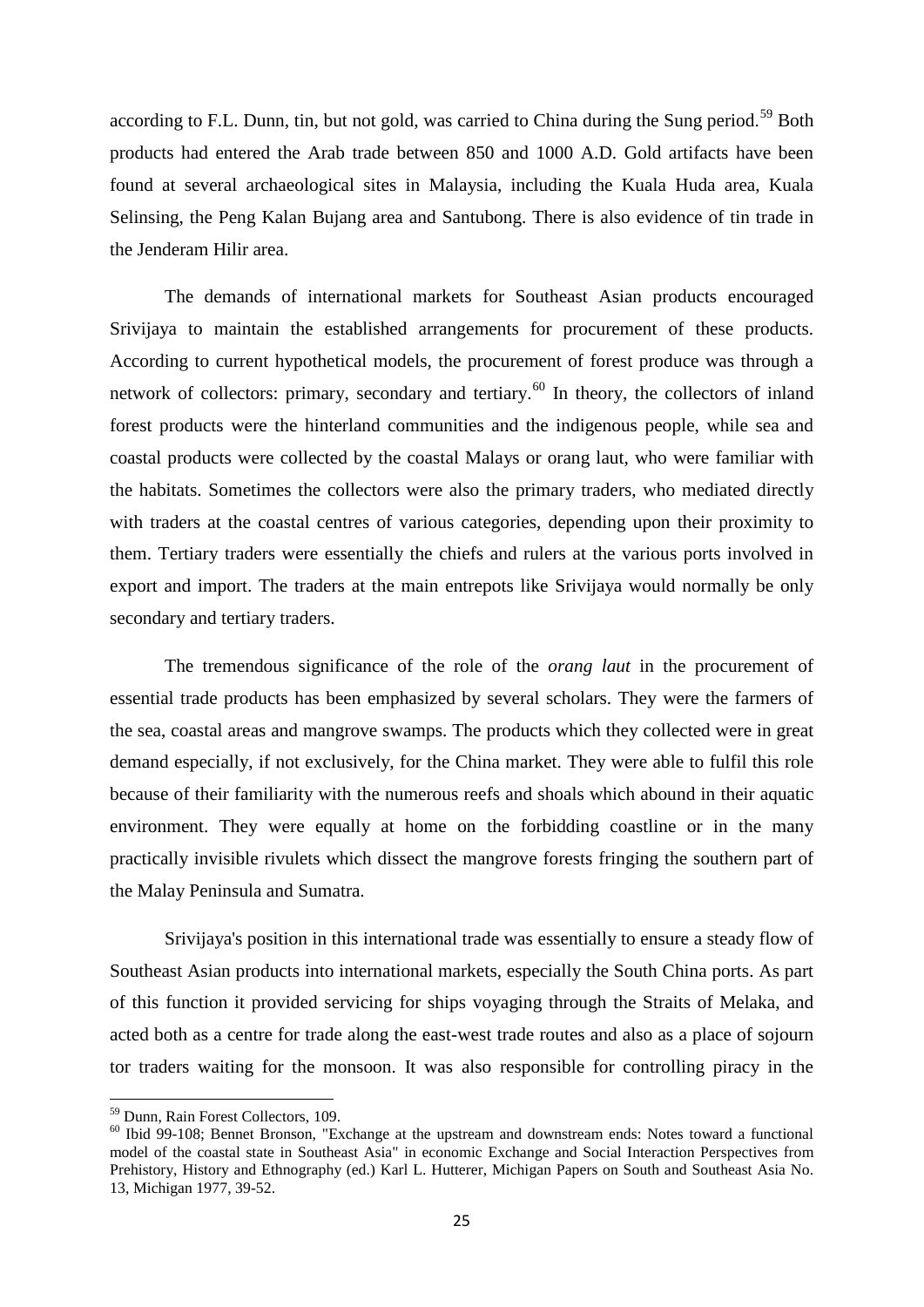Straits of Melaka and providing commercial facilities, and in particular a well-organized system of port control. Because Srivijaya fulfilled its role as the main trading centre in Southeast Asia so successfully, China had granted it 'preferential status'.<sup>[61](#page-25-0)</sup> This meant that its ships and traders received special treatment at Chinese ports. The rhythm of change in the history of Srivijaya very much depended on the political fortunes of China. As is evident from Arab and Indian literature, it was Srivijaya's trade partnership with China and its position in international trade that made it strong and prosperous.

Another feature which is apparent in some of the polities that came under Srivijaya influence is the division of the area within the capital city into different quarters for different activities. In the case of Chieh-ch'a and Kalah, separate quarters have been identified for the religious and commercial communities. In the capital of Srivijaya, the *kraton* occupied the most important area.[62](#page-25-1) According to the Telaga Batu inscription, the *kraton* housed within its interior "a treasury of gold and property". Besides these separate quarters in the capital there must have been smaller centres outside the capital, presumably villages. In the Bujang River Valley, the distribution of the various sites over a very large area in the valley tends to confirm this. The Padang Lawas area has produced several sites of temple complexes, as have the Musi, Kapar and Batang Hari River Valleys. The Kingdoms of Langkasuka and Tambralinga must also have shared this feature, to judge by the discovery of several sites in the area between Nakhon Si Thammarat and Pattani at Patthalung, Satingphra and Songkhla. There are also similar sites between Chaiya and Nakhon Si Thammarat: Wieng Sa, Srivijaya Hill and Si Chon. The foreign merchants at Takuapa and Lubuk Tua during the ninth century (Takuapa) and seventh century (Lubuk Tua) had their own separate quarters.

Apart from its political control, it is uncertain how strong an influence Srivijaya exercised over the polities of the Malay Peninsula and Sumatra. Culturally, however, Srivijaya appears to have had no significant influence over them. All the polities known to have been under her control appear to have continued to produce their own styles of Hindu and Buddhist sculpture; nor is there any evidence of any clearly defined architectural style from her capital at Palembang having been adopted in the subordinate kingdoms. The only subject that appears to be common to the art of Palembang is the Avalokitesvarn image with a tiger symbol, although even here the distribution of this particular iconography and art style seems to have been limited to Palembang, the Lampungs, Chaiya, Satingphra and the Kinta

<span id="page-25-1"></span><span id="page-25-0"></span><sup>&</sup>lt;sup>61</sup> Wolters, <u>The Fall of Srivijaya</u> ... 39-48.<br><sup>62</sup> De Casparis, Prasasti Indonesian II, 39 note 29.